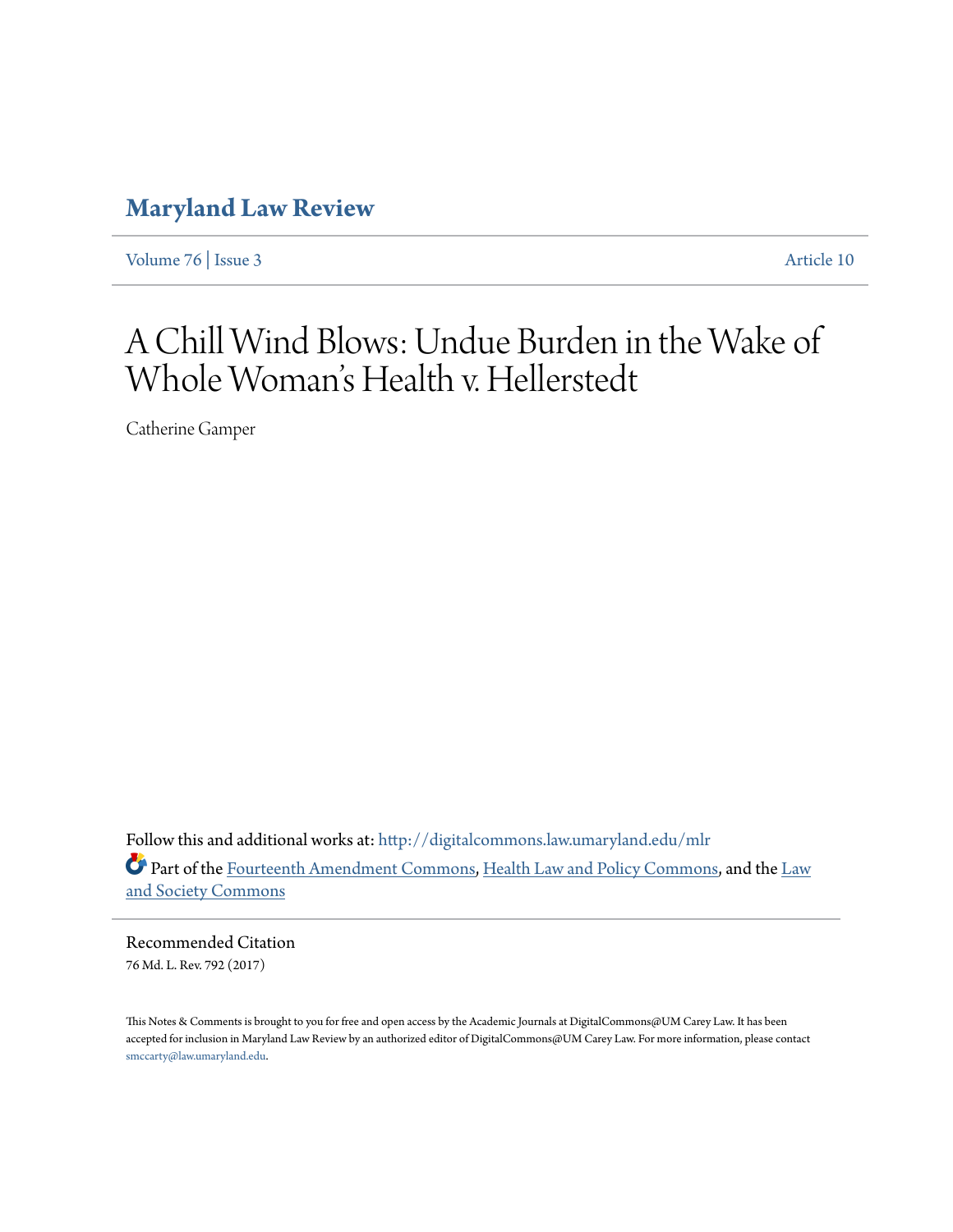# **Case Notes & Comments**

# **A CHILL WIND BLOWS1 : UNDUE BURDEN IN THE WAKE OF** *WHOLE WOMAN'S HEALTH V. HELLERSTEDT*

#### CATHERINE GAMPER

The Supreme Court's latest addition to its abortion jurisprudence, *Whole*  Woman's Health v. Hellerstedt,<sup>2</sup> contemplated a Texas abortion regulation that required abortion providers throughout the state to meet certain standards, including ambulatory surgical center standards and admitting privileges requirements.<sup>3</sup> The Court struck down the Texas law, grounding its decision in its application of the undue burden test<sup>4</sup>: the regulations were unconstitutional because they posed a substantial obstacle in the path of women seeking abortions in Texas.<sup>5</sup> The Court's decision in *Hellerstedt* indicates its commitment to the application of the undue burden test. As states continue to enact abortion laws, however, the ever-evolving nature of abortion jurisprudence remains unsettled.<sup>6</sup>

<sup>© 2017</sup> Catherine Gamper.

 <sup>1.</sup> This phrase references a quote from Justice Blackmun's dissenting opinion in *Webster v. Reproductive Health Services*. 492 U.S. 490, 560 (1989) (Blackmun, J., dissenting) ("For today, at least, the law of abortion stands undisturbed. For today, the women of this Nation still retain the liberty to control their destinies. But the signs are evident and very ominous, and a chill wind blows.").

<sup>\*</sup> J.D. Candidate, 2018, University of Maryland Francis King Carey School of Law. The author thanks her editors, Michael Collins, Michael LaBattaglia, Alexandra Jabs, and Hannah Cole-Chu for their valuable and unremitting assistance throughout the writing process. The author also wishes to thank Professor Rena Steinzor, Professor Leslie Meltzer Henry, and the author's family for their unwavering support and guidance. The author dedicates this Comment to her late mother, Maria Rixey Gamper, whose unconditional love made everything possible.

 <sup>2. 136</sup> S. Ct. 2292 (2016).

 <sup>3.</sup> *Id.*; *see infra* Part I.B.

 <sup>4.</sup> *Hellerstedt*, 136 S. Ct. at 2300; *see infra* Part I.A.3 (explaining the origin of the undue burden test). A law imposes an undue burden on a woman seeking an abortion if the law has the purpose or effect of placing a substantial obstacle in the path of a woman seeking an abortion of a non-viable fetus. Planned Parenthood of Se. Pa. v. Casey, 505 U.S. 833, 846 (1992).

 <sup>5.</sup> *Hellerstedt*, 136 S. Ct. at 2300; *see infra* Part I.B.

 <sup>6.</sup> As of July 21, 2016, thirty-two states attempted to ban all or some abortions in 2016 and fourteen states enacted other abortion regulations such as waiting periods, restrictions on medication abortion, and regulations on abortion clinics. ELIZABETH NASH ET AL., GUTTMACHER INST. LAWS AFFECTING REPRODUCTIVE HEALTH AND RIGHTS: STATE TRENDS AT MIDYEAR, 2016 (2016), https://www.guttmacher.org/article/2016/07/laws-affecting-reproductive-health-and-rights-statetrends-midyear-2016.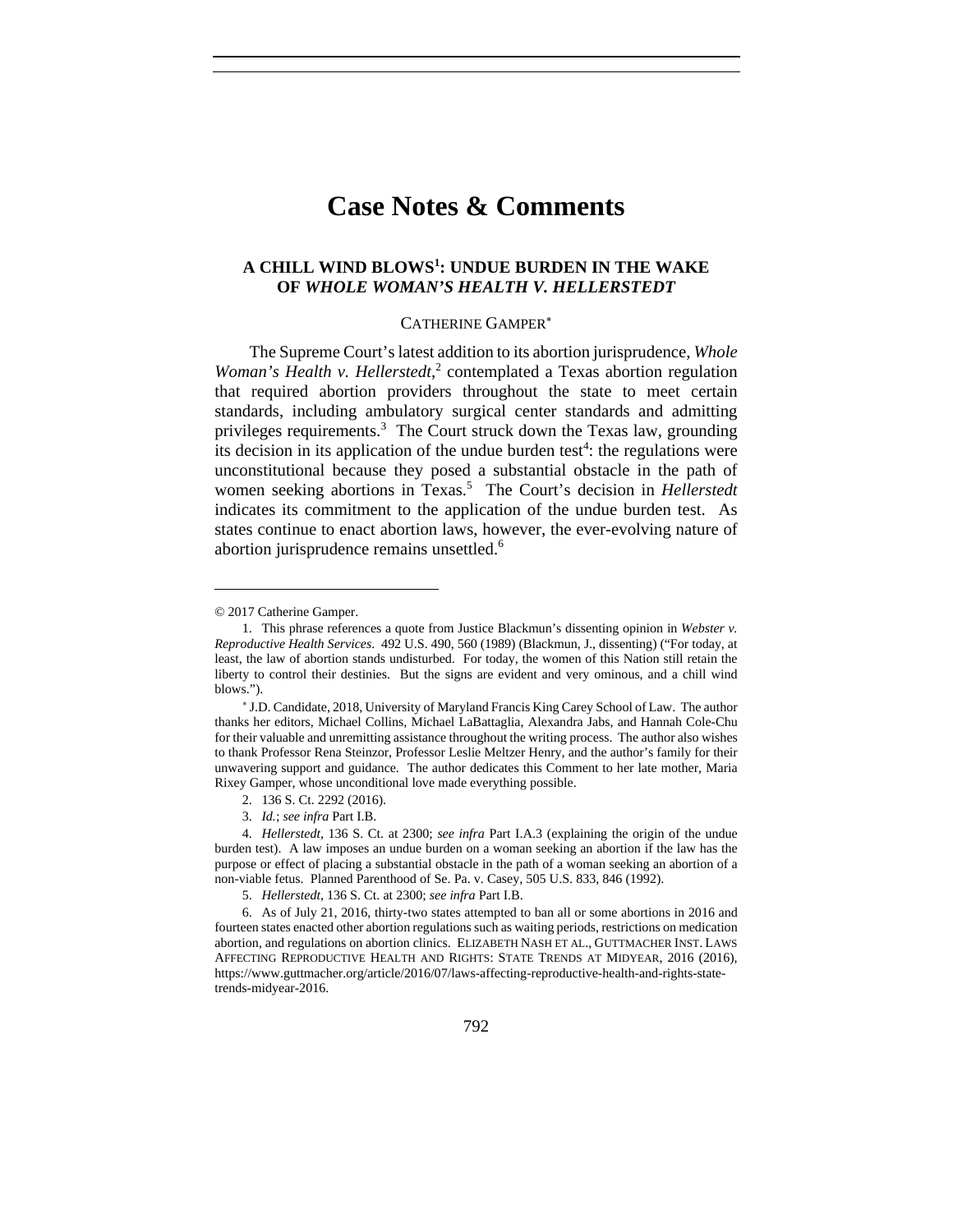This Comment will first examine the trends underlying both the Supreme Court's and several federal district courts' analyses of the undue burden test. The Court's review of abortion regulations has evolved from Roe v. Wade's<sup>7</sup> landmark holding that abortion was a fundamental right to the introduction of the undue burden test as the constitutional standard of review of statutes regulating abortion.<sup>8</sup> This Comment will then demonstrate that the Court's abortion jurisprudence is at an inflection point. With the advent of a Trump presidency, and the likelihood of two Trump appointees to the Court, the undue burden standard remains subject to change.

This Comment will argue that, as the Court sits today, abortion regulations are analyzed through a dual framework. Those laws that regulate an individual's *access to* abortions will likely survive the undue burden test while those laws that restrict an abortion provider's *provision of* abortions will likely fail.<sup>9</sup> The effect of the Court's current abortion jurisprudence, however, leaves open an avenue for states to fashion novel and creative approaches to regulate abortion that fall somewhere between regulating an individual's *access to* and a doctor's *provision of* abortions.<sup>10</sup> Abortion providers in states seeking to enact such laws must anticipate and plan for such regulations or face clinic closures. Likewise, women in those states may face greater challenges to obtaining abortions in their home states if the providers cannot keep up with their legislature's continuing efforts at regulation, which reduces access to the procedure.

#### I. BACKGROUND

# *A. The Origin of Abortion as a Fundamental Right: From* Roe *to* Casey

The scope of a woman's right to an abortion has shifted significantly since the mid-twentieth century, from a privacy right to a reproductive autonomy right to a quasi-fundamental right. The Court first established early contraceptive rights in *Griswold v. Connecticut*,<sup>11</sup> securing a person's right to obtain contraception because it was included within the broader right to marital privacy.<sup>12</sup> This Section first describes how the Court grappled with the constitutional source of the contraceptive right, ultimately deciding that

 <sup>7. 410</sup> U.S. 113 (1973).

 <sup>8.</sup> *See infra* Part I.A.3.

 <sup>9.</sup> *See infra* Part II. A law that survives the undue burden test means that a court finds it constitutional whereas a law that fails the undue burden test renders it unconstitutional. *See infra*  Part II.

 <sup>10.</sup> *See infra* Part II.C.

 <sup>11. 381</sup> U.S. 479 (1965).

 <sup>12.</sup> *Id.* at 486.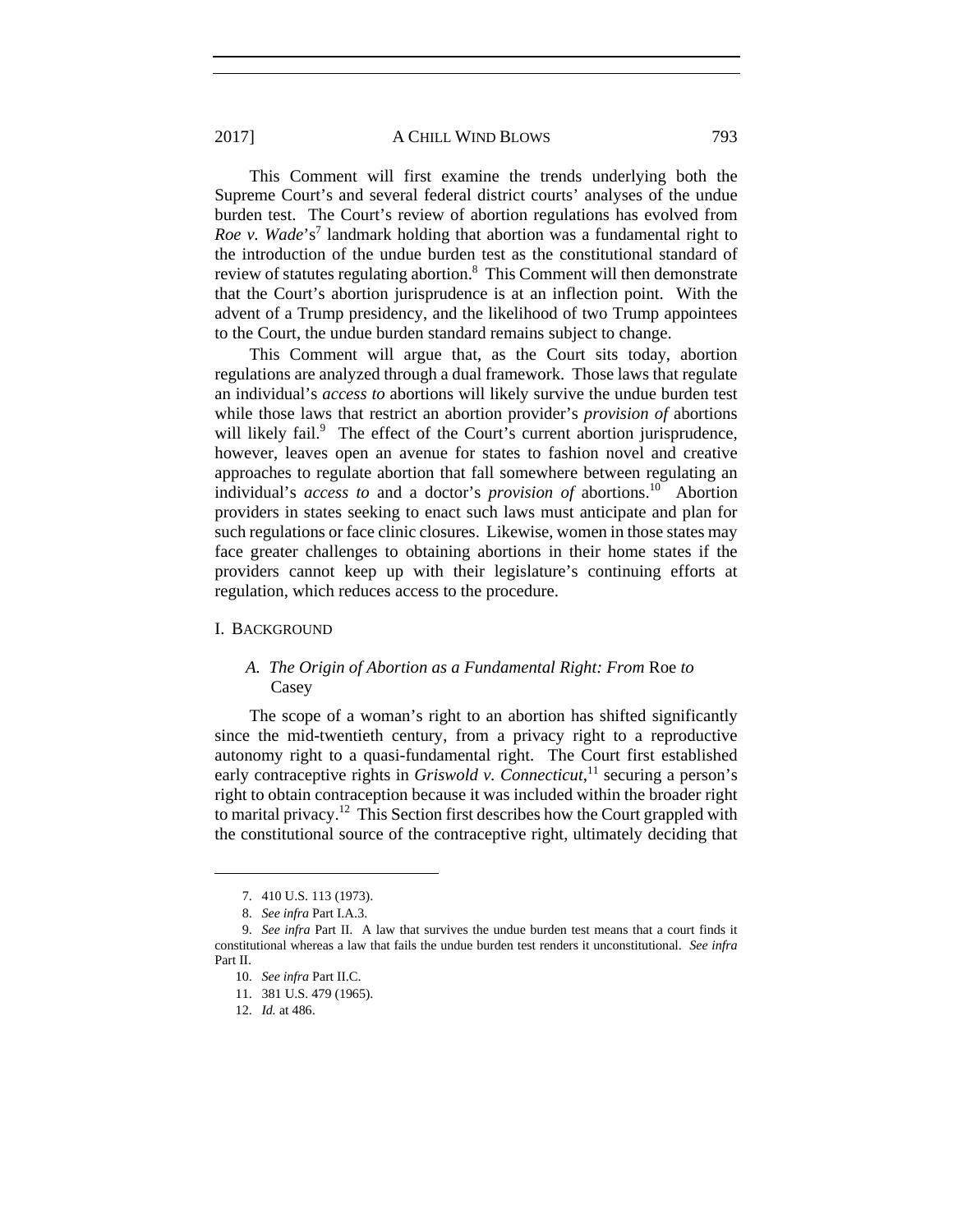strict scrutiny applies to laws regulating access to contraceptives.<sup>13</sup> Next, this Section discusses the well-known decision *Roe v. Wade*, which established the fundamental right to abortion and created the trimester framework to determine which level of review to apply to abortion regulations.<sup>14</sup> Finally, this Section focuses on the status of abortion laws after *Roe*, as states continued to enact laws restricting access to abortion.<sup>15</sup> The Court ultimately replaced the trimester framework with the undue burden test, which the Court continues to apply today.16

# *1. The Right to Abortion Was First Grounded in an Individual's Right to Privacy and Shifted to One Grounded in an Individual's Right to Reproductive Autonomy*

The foundation of the legal right to abortion grew out of the Supreme Court's examination of early contraceptive rights, specifically a married couple's right to determine when and whether to have children without intrusion from the state. In *Griswold v. Connecticut*, the Court established a married couple's right to use contraceptives based on their fundamental right to marital privacy grounded in the Due Process Clause of the Fourteenth Amendment.<sup>17</sup> In that case, the Court struck down a state law prohibiting married couples' use of contraception based on the privacy right's "recognition" as a "penumbral right[]."18 The majority did not articulate a standard of review, but rather indicated that because the right to marital privacy was part of the penumbral privacy rights—such as those inherent in the First Amendment, Third Amendment, and Fourth Amendment—the marital privacy right was also a fundamental right.<sup>19</sup> In his concurring opinion, Justice Harlan called for strict scrutiny review of laws affecting the right to privacy, which he argued was protected under the liberty prong of the Fourteenth Amendment substantive due process clause.<sup>20</sup> In dissent, Justice Black warned of the implications of establishing a fundamental right not enumerated in the Constitution.<sup>21</sup> Finding a fundamental right to privacy, he argued, was akin to the often-stigmatized decision in *Lochner v. New York*, 22 in which the Court found a fundamental right to contract under the liberty

 <sup>13.</sup> *See infra* Part I.A.1.

 <sup>14.</sup> *See infra* Part I.A.2.

 <sup>15.</sup> *See infra* Part I.A.3.

 <sup>16.</sup> *See infra* Part I.A.3.

 <sup>17. 381</sup> U.S. 479 (1965); U.S.CONST. amend. XIV. The Fourteenth Amendment forbids states from depriving any person of "life, liberty, or property, without due process of law." *Id.*

 <sup>18.</sup> *Griswold*, 381 U.S. at 485.

 <sup>19.</sup> *Id.* at 483–85.

 <sup>20.</sup> *Id.* at 500 (Harlan, J., concurring).

 <sup>21.</sup> *Id.* at 520–22 (Black, J., dissenting).

 <sup>22. 198</sup> U.S. 45 (1905).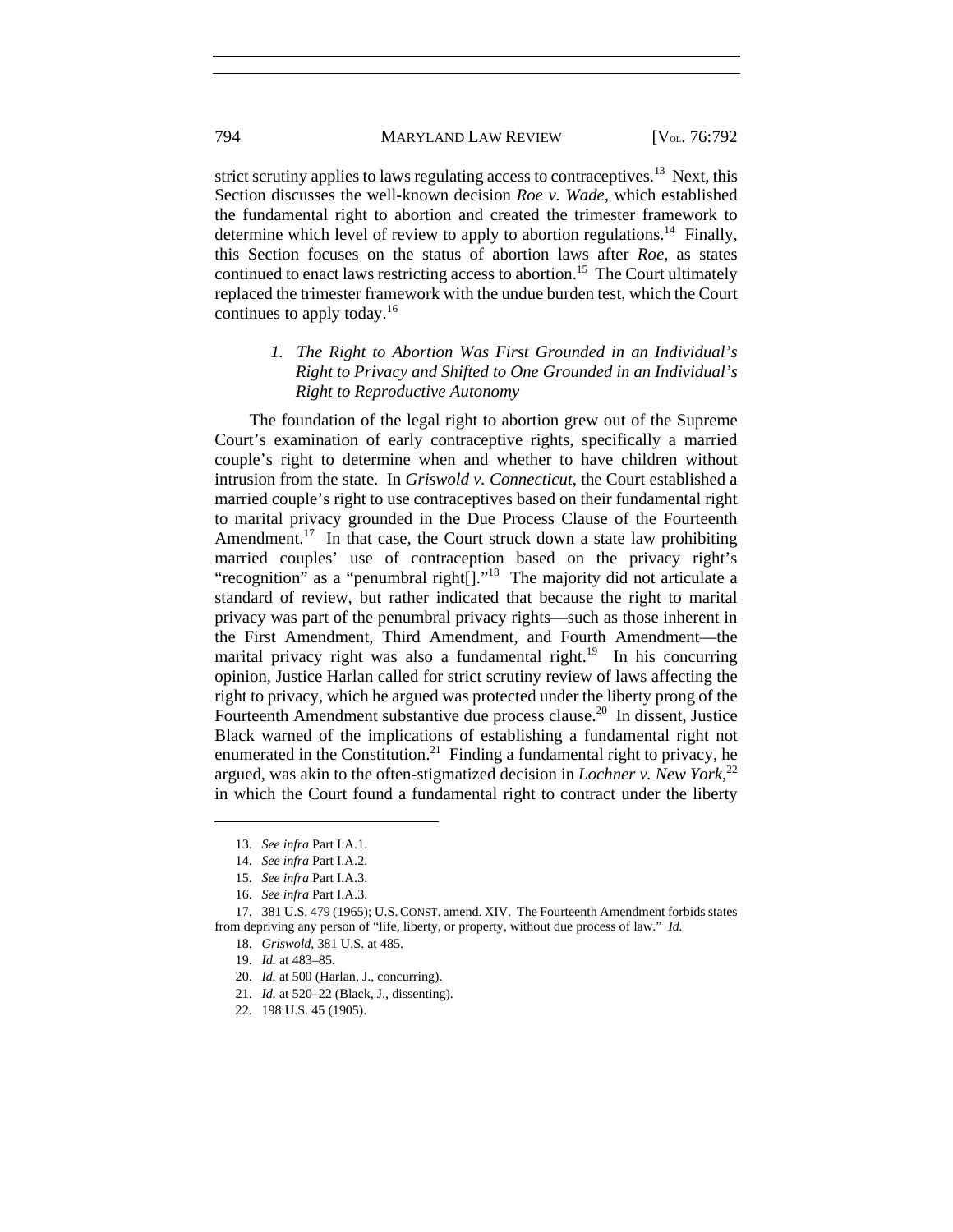prong of the Fourteenth Amendment.<sup>23</sup> Black argued that the decision in *Lochner* to "liberally use<sup>[]"</sup> the Due Process Clause to strike down economic legislation was a finding that "threaten[ed] . . . the tranquility and stability of the Nation" and was "laid . . . to rest once and for all" when *Lochner* was overruled.<sup>24</sup> With this split between Justices who found the privacy right fundamental on the one hand and, on the other hand, those who rejected the notion that the Constitution protected the right to privacy, the future of the marital right to privacy endured on rudimentary grounds.

The Court then shifted its view on the constitutional source of contraceptives from one of privacy to one of reproductive autonomy.<sup>25</sup> In a challenge to a statute prohibiting distribution of contraceptives to unmarried couples, the Court struck down the statute on equal protection grounds in *Eisenstadt v. Baird*. 26 The Court found that a Massachusetts law prohibiting contraceptives to unmarried couples was unconstitutional under rational basis review.<sup>27</sup> Even though the Court did not apply strict scrutiny,<sup>28</sup> this decision demonstrated that the Court would treat the right to reproductive autonomy, or "the decision whether to bear or beget a child," as fundamental and laws prohibiting such reproductive autonomy would fail under rational basis review.<sup>29</sup> The Court ultimately determined that strict scrutiny should be applied to laws regulating contraceptives in *Carey v. Population Services International*. 30 Striking down a New York statute which prohibited anyone but a licensed physician from distributing contraceptives, the Court reasoned that a state cannot interfere with an individual's right to make decisions in matters of child-bearing.<sup>31</sup>

# *2.* Roe *Established Abortion as a Fundamental Right*

The Court established abortion in the first trimester as a fundamental right under the Due Process Clause of the Fourteenth Amendment in *Roe v.* 

 <sup>23.</sup> *Griswold*, 381 U.S. at 522.

 <sup>24.</sup> *Id.* (citations omitted) (citing W. Coast Hotel Co. v. Parrish, 300 U.S. 379 (1937); and then citing Olsen v. Nebraska *ex rel.* W. Reference & Bond Ass'n, 313 U.S. 236 (1941)).

 <sup>25.</sup> Eisenstadt v. Baird, 405 U.S. 438 (1972).

 <sup>26.</sup> *Id.* at 454–55*.*

 <sup>27.</sup> *Id.* at 443–45*.* Rational basis review requires a law to be rationally related to a legitimate state interest. United States v. Carolene Prods. Co., 304 U.S. 144 (1938).

 <sup>28.</sup> Strict scrutiny requires a law to be narrowly tailored to meet a compelling state interest. Roe v. Wade, 410 U.S. 113 (1973). As discussed in Part I.A.3, since *Planned Parenthood of Southeastern Pennsylvania v. Casey*, laws regulating abortion are not subject to rational basis nor strict scrutiny, but rather to the undue burden test. 505 U.S. 833 (1992).

 <sup>29.</sup> *Id.* at 453 (citing Stanley v. Georgia, 394 U.S. 557, 564 (1969); Skinner v. Oklahoma, 316 U.S. 535 (1942); Jacobson v. Massachusetts, 197 U.S. 11, 29 (1905))*.*

 <sup>30. 431</sup> U.S. 678, 686 (1977).

 <sup>31.</sup> *Id.* at 688–89*.*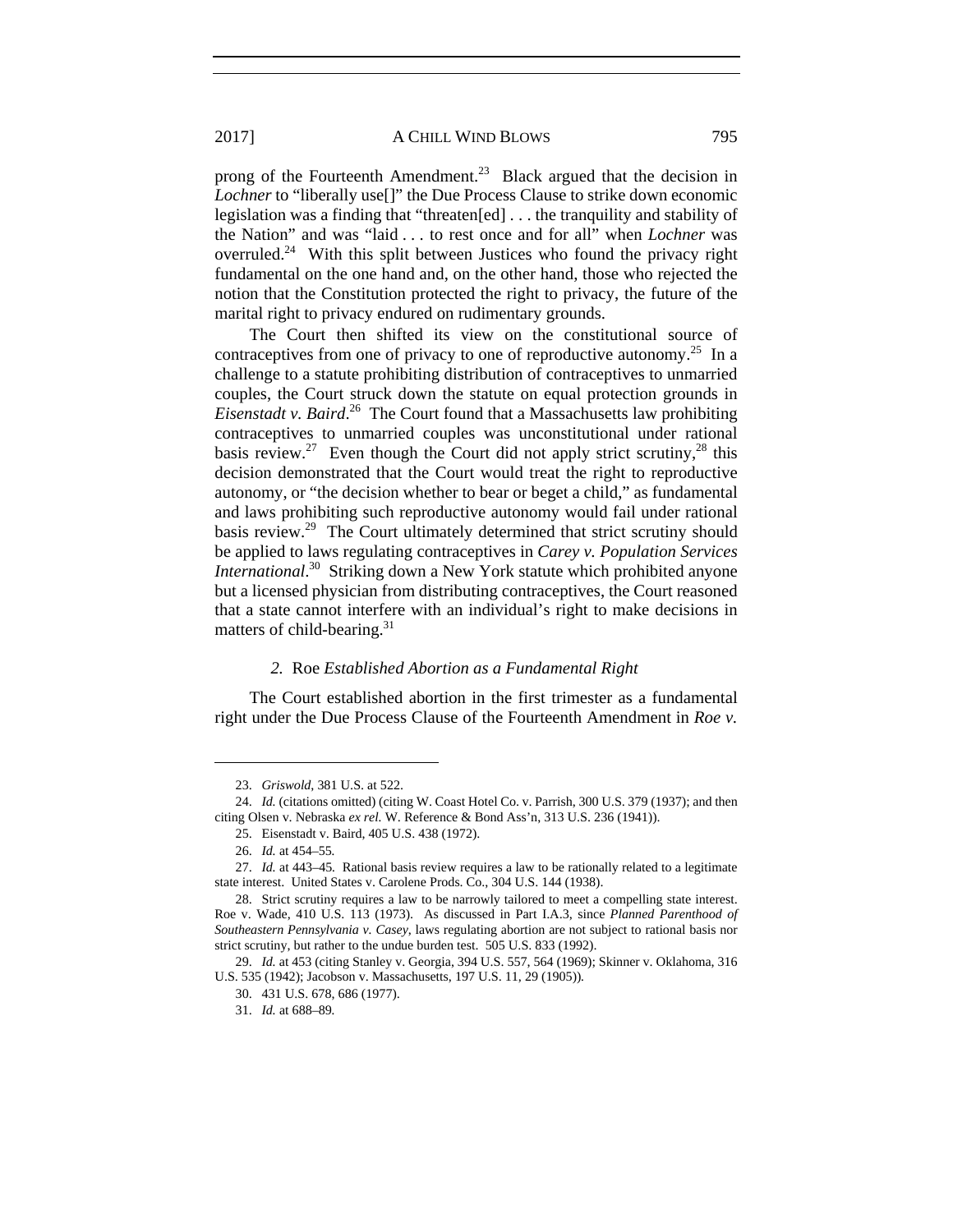*Wade.*32 The Court grounded the decision in its creation of a trimester framework for determining when the state has a legitimate interest in regulating abortion.<sup>33</sup> Based on the substantive due process clause of the Fourteenth Amendment, Justice Blackmun's majority opinion found a fundamental right to terminate a pregnancy during the first trimester of pregnancy.34 During the first trimester, the state did not have a compelling interest to prohibit abortion.<sup>35</sup> During the second trimester, the state could regulate abortion to protect the woman's health, but the state could not regulate to protect the fetus until viability. $36$  During the third trimester, when viability was expected, the state could regulate or prohibit abortion except when the life or health of the woman was at stake.<sup>37</sup> In dissent, Justice Rehnquist argued that because abortion is a medical procedure, the state had an interest in regulating it just like any other medical procedure and, therefore, the Court should have deferred to the states.<sup>38</sup>

The right to abortion remained a fundamental right for over twenty years, during which time the Court consistently struck down state attempts to regulate or prohibit the procedure. The Court considered cases involving state statutes that required second trimester abortions to be performed in a hospital, prohibited a doctor from performing an abortion until twenty-four hours after the pregnant woman signed a consent form, and required prior written consent from a woman's spouse.<sup>39</sup> The Court struck down these regulations under the trimester framework established in *Roe.*40 In a handful of cases involving a minor's access to abortion, however, the Court upheld statutes that required parental consent.<sup>41</sup>

 $\overline{a}$ 

 36. *Id.* ("With respect to the State's important and legitimate interest in the health of the mother, the 'compelling' point, in the light of present medical knowledge, is at approximately the end of the first trimester.").

 40. *Thornburgh*, 476 U.S. at 759–71; *Akron Ctr. for Reprod. Health*, 462 U.S. at 430–31; *Danforth*, 428 U.S. at 67–72.

 41. H.L. v. Matheson, 450 U.S. 398 (1981); Bellotti v. Baird, 443 U.S. 622 (1979). In *Bellotti*, the Court upheld a minor consent requirement because "the constitutional rights of children cannot be equated with those of adults" based on their "peculiar vulnerability" and "their inability to make critical decisions in an informed, mature manner." *Bellotti*, 443 U.S. at 634.

 <sup>32. 410</sup> U.S. at 155–56, 164–65.

 <sup>33.</sup> *Id.* at 164–66*.*

 <sup>34.</sup> *Id.*

 <sup>35.</sup> *Id.* at 163–64 ("With respect to the State's important and legitimate interest in potential life, the 'compelling' point is at viability. This is so because the fetus then presumably has the capability of meaningful life outside the mother's womb.").

 <sup>37.</sup> *Id.* at 164–65*.*

 <sup>38.</sup> *Id.* at 172–73 (Rehnquist, J., dissenting).

 <sup>39.</sup> Thornburgh v. Am. Coll. of Obstetricians & Gynecologists, 476 U.S. 747 (1986) (finding informed consent requirements unconstitutional); City of Akron v. Akron Ctr. for Reprod. Health, 462 U.S. 416 (1983) (finding twenty-four hour waiting period requirement and hospital requirement unconstitutional); Planned Parenthood v. Danforth, 428 U.S. 52 (1976) (finding spousal consent requirement unconstitutional).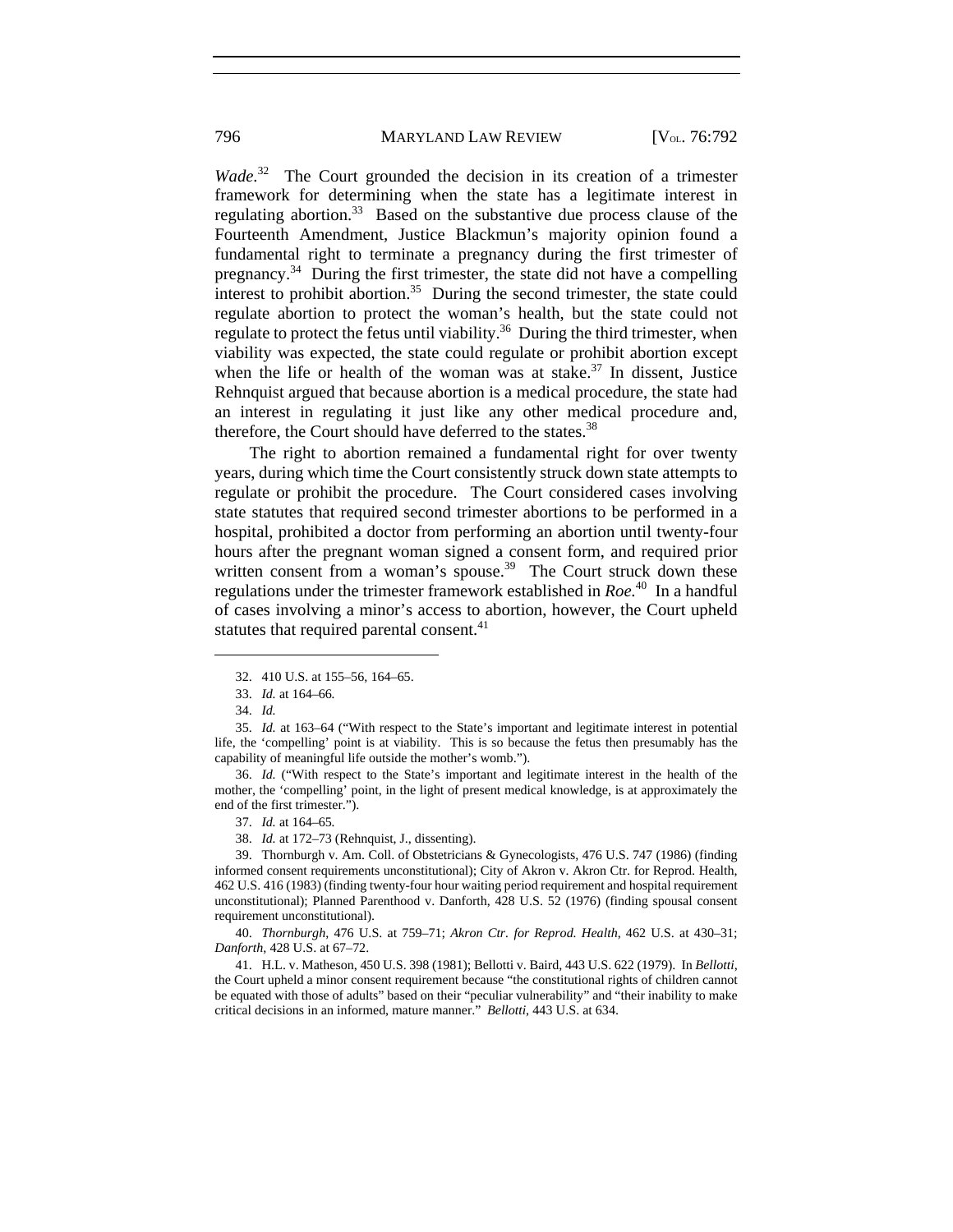# *3. Abortion Is No Longer a Fundamental Right After* Casey *Discarded the Trimester Framework and Created the Undue Burden Test*

The Court ultimately discarded the trimester framework in *Planned Parenthood of Southeast Pennsylvania v. Casey*<sup>42</sup> and instituted the undue burden test, which analyzes the purpose of and burdens imposed by abortion regulations.43 Before *Casey* was decided, however, the Court first considered reformulating the trimester framework in *Webster v. Reproductive Health Services*, 44 a case that challenged the status of the definition of viability relied on in *Roe*. 45 Failing to muster a majority vote to overrule *Roe*, Justice Blackmun warned that *Roe*'s decision would be eroded through state legislative initiatives that would enact increasingly restrictive abortion laws as "test cases" to challenge *Roe*'s framework.<sup>46</sup>

The reformulation of the trimester framework that began in *Webster* was completed in *Casey*. The *Casey* Court changed the language of the abortion debate when, writing for the majority, Justice O'Connor explained that a state regulation will impose an undue burden on a woman seeking an abortion if it has the purpose or effect of placing a *substantial obstacle* in the path of a woman seeking an abortion of a non-viable fetus.<sup>47</sup> In dissent, Chief Justice Rehnquist, joined by Justices Thomas and White, opined that the majority had significantly altered *Roe*'s meaning, that the right to abortion was no longer fundamental, and that the new test will serve only to complicate the abortion debate.<sup>48</sup> The Court ultimately struck down only one provision of the law at issue as imposing an undue burden: the spousal notification requirement.<sup>49</sup>

The Court first applied the undue burden test in *Stenberg v. Carhart*, 50 when it considered the constitutionality of a Nebraska statute banning partial-

 <sup>42. 505</sup> U.S. 833 (1992).

 <sup>43.</sup> *Id.* at 870*.*

 <sup>44. 492</sup> U.S. 490 (1989).

 <sup>45.</sup> *Id.* at 501, 518. The *Webster* Court explained:

The key elements of the *Roe* framework—trimesters and viability—are not found in the text of the Constitution or in any place else one would expect to find a constitutional principle. Since the bounds of the inquiry are essentially indeterminate, the result has been a web of legal rules that have become increasingly intricate, resembling a code of regulations rather than a body of constitutional doctrine.

*Id.* at 518.

 <sup>46.</sup> *Id.* at 538*.*

 <sup>47.</sup> *Casey*, 505 U.S. at 846.

 <sup>48.</sup> *Id.* at 944 (Rehnquist, J., dissenting).

 <sup>49.</sup> *Id.* at 898 (majority opinion) ("A State may not give to a man the kind of dominion over his wife that parents exercise over their children.").

 <sup>50. 530</sup> U.S. 914 (2000).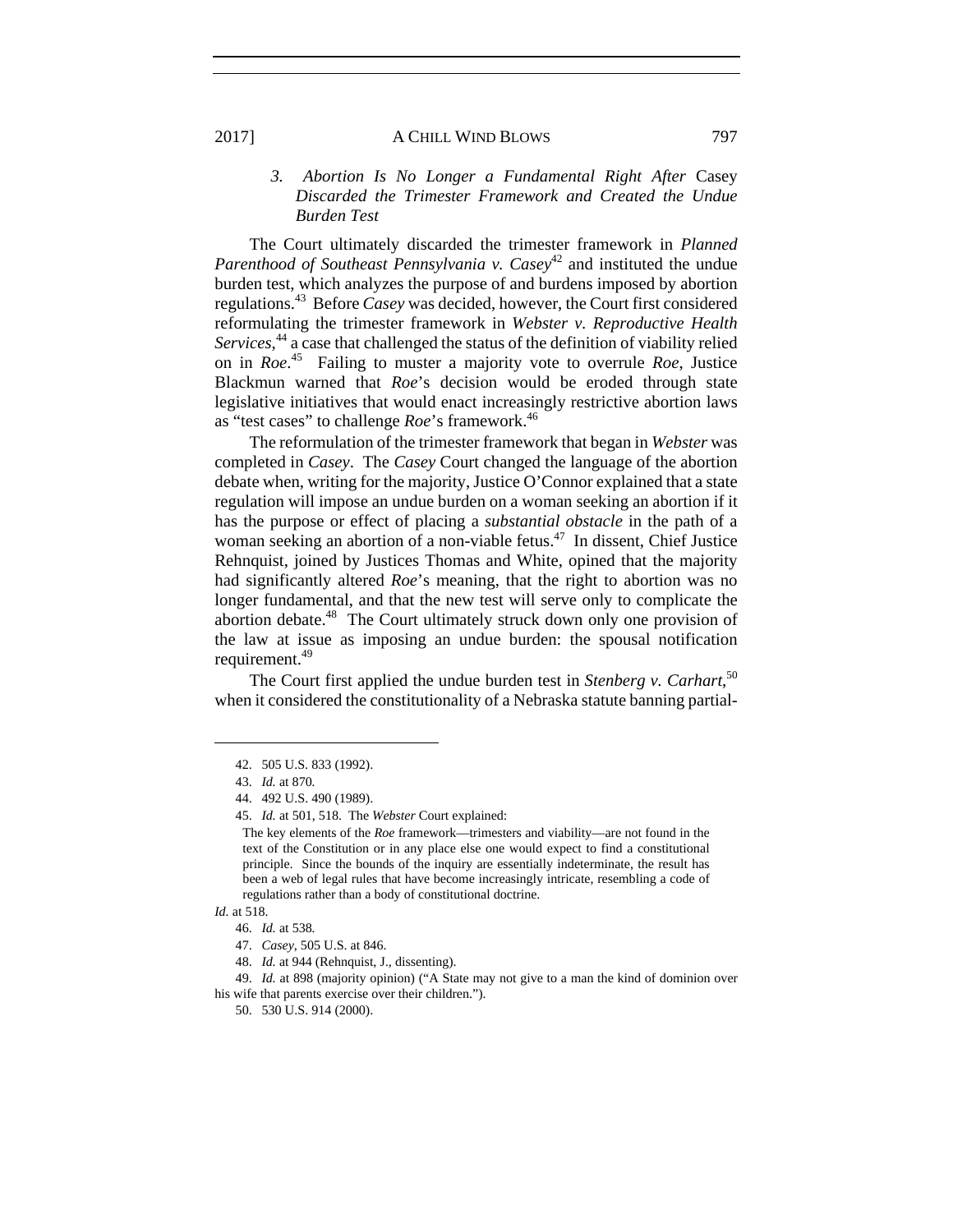#### 798 MARYLAND LAW REVIEW [V<sub>OL.</sub> 76:792

birth abortions.<sup>51</sup> Justice Breyer found the statute unconstitutional because it posed an undue burden on women by failing to provide a health exception for the mother and because its language could be read to prohibit common pre-viability procedures.<sup>52</sup> The Court applied the undue burden test for a second time in *Gonzales v. Carhart*, 53 but upheld the challenged ban on partial-birth abortions.<sup>54</sup> The decision came following the retirement of Justice O'Connor and the appointment of Justice Alito, and concerned a statute that banned the practice of partial-birth abortions, even in cases where the health of the mother was at stake.<sup>55</sup> Justice Kennedy's majority opinion applied rational basis review to the partial-birth abortion ban and ultimately deferred to legislative findings on the procedure, such as its gruesome nature and threat to the dignity of the medical profession.<sup>56</sup> Justice Ginsburg's dissent decried the majority's neglect of the need to make medical decisions on a case-by-case basis, and failure to favor a woman's health in situations where a partial-birth abortion may be medically advised.<sup>57</sup>

# *B. The Hellerstedt Decision*

In 2013, the Texas legislature passed House Bill 2 ("H.B. 2"),<sup>58</sup> which, among other provisions, required that all abortion providers have active admitting privileges at a hospital no further than thirty miles from the abortion provider's location ("the admitting privileges requirement").<sup>59</sup> The bill also mandated that abortion centers meet the minimum standards adopted by ambulatory surgical centers ("the surgical center requirement"). $^{60}$  The legislature's stated purpose of the bill was to "raise the standard and quality

 <sup>51.</sup> *Id.* at 920–22. Partial-birth abortions or "intact dilation and evacuation (D&X)" or "D&E" involves deliberate dilation of the cervix and removal of the fetus from the cervix either intact in one pass by partially evacuating the intracranial contents of the living fetus (collapsing the fetus' skull) so that the skull may pass through the cervix. *Id.* at 926–29. At the time of decision, there was no reliable reporting on the number of D&X abortions performed annually, but estimates ranged between 640 and 5,000 per year. *Id.* at 929.

 <sup>52.</sup> *Id.* at 930*.*

 <sup>53. 550</sup> U.S. 124 (2007).

 <sup>54.</sup> *Id.* at 132–33.

 <sup>55.</sup> *Id.* at 141*.* The partial-birth abortion ban allowed an exception for cases where the woman's life was at stake. *Id.* 

 <sup>56.</sup> *Id.* at 156–58*.*

 <sup>57.</sup> *Id.* at 170–71 (Ginsburg, J., dissenting).

 <sup>58.</sup> TEX. HEALTH & SAFETY CODE ANN. §§ 171.0031, 245.010(a) (West Supp. 2016).

 <sup>59.</sup> Whole Woman's Health v. Lakey, 46 F. Supp. 3d 673, 677 (W.D. Tex. 2014), *vacated sub nom.* Whole Woman's Health v. Hellerstedt, 833 F.3d 565 (5th Cir. 2016) (citing HEALTH & SAFETY § 171.0031(a)(1); 25 ADMIN. CODE §§ 139.53(c), .56(a)).

 <sup>60.</sup> *Id.* (citing HEALTH & SAFETY §§ 245.010(a), 243.010; 25 ADMIN. CODE § 139.40). The bill also included a medication abortion provision. HEALTH & SAFETY § 171.0061. A discussion of medication abortions is beyond the scope of this Comment, as this Comment focuses only on surgical abortions.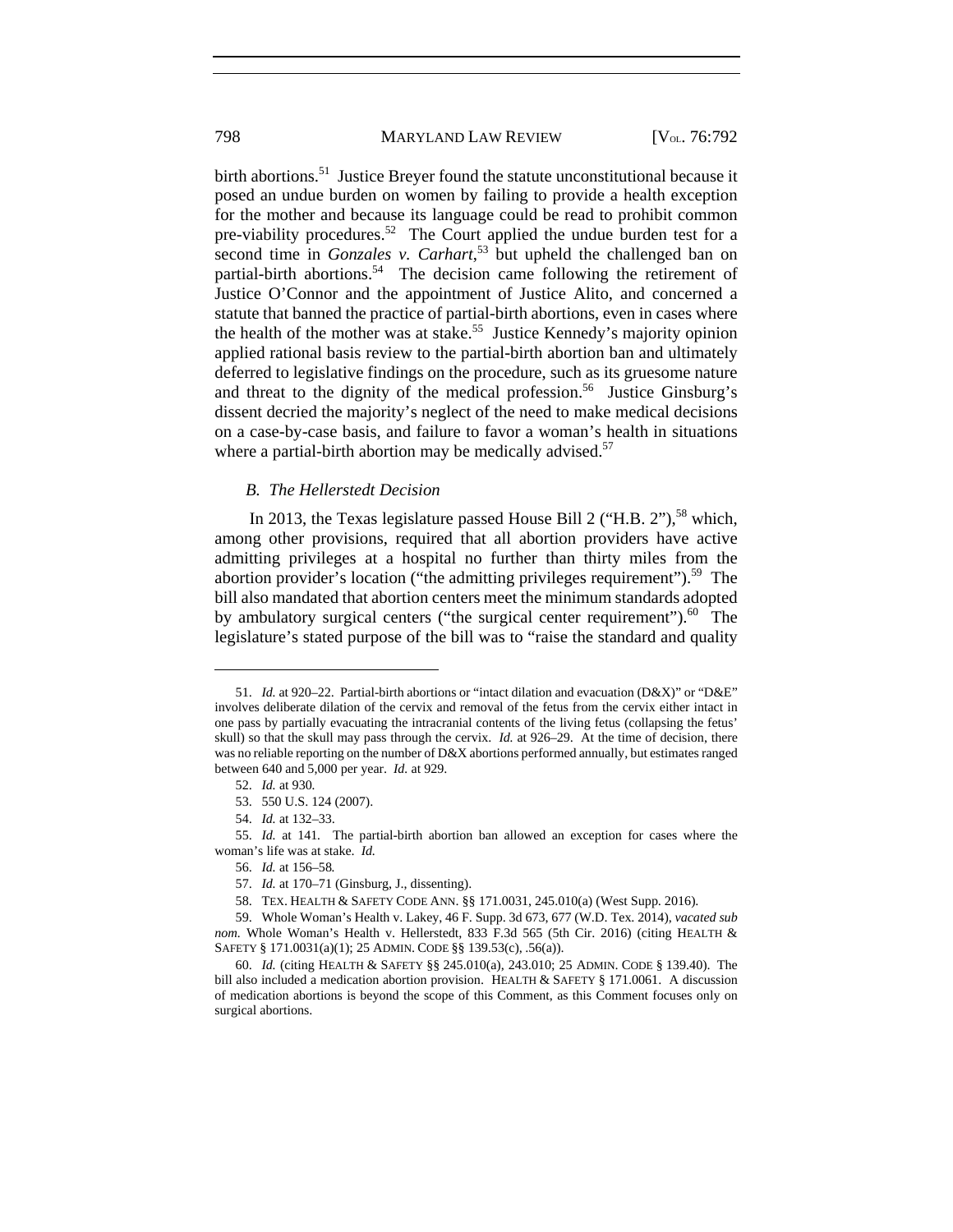of care for women seeking abortions and to protect the health and welfare of women seeking abortions."<sup>61</sup> Abortion clinics had to comply with the admitting privileges requirement beginning on October 31, 2013. $\dot{\delta}^2$  Abortion clinics, however, had roughly fourteen months after enactment of the bill (September 2014) to meet the standards of the surgical center requirement.<sup>63</sup> This Section first addresses the initial challenges to the bill, which were largely unsuccessful and created various preemptive issues for later abortion providers challenging the bill. 64 This Section then traces and focuses on the procedural posture of the second challenge to the bill.<sup>65</sup> Finally, this Section outlines the Court's reasoning and analysis of the current undue burden standard in the abortion context.<sup>66</sup>

#### *1. Initial Challenges to H.B. 2:* Abbott I *and* Abbott II

Shortly after enactment of H.B. 2, several abortion providers filed suit in the Western District of Texas, seeking declaratory and injunctive relief from the admitting privileges requirement of the bill. $67$  The court granted injunctive relief to the abortion providers.68 Three days later, the Fifth Circuit vacated the district court's injunction, allowing the admitting privileges requirement to take effect.<sup>69</sup> Several months later, the Fifth Circuit issued an opinion reversing in part and affirming in part the district court's decision.70 The plaintiffs did not challenge the surgical center provision and they did not seek certiorari from the Supreme Court.<sup>71</sup>

 <sup>61.</sup> Whole Woman's Health v. Cole, 790 F.3d 563, 576 (5th Cir. 2015), *modified*, 790 F.3d 598 (5th Cir. 2015), *rev'd and remanded sub nom.* Whole Woman's Health v. Hellerstedt, 136 S. Ct. 2292 (2016) (citing SENATE COMM. ON HEALTH & HUMAN SERVS., BILL ANALYSIS, TEX. H.B. 2, 83d Leg., 2d C.S., at 1 (2013)).

 <sup>62.</sup> *Id.* at 576 n.12.

 <sup>63.</sup> *Id.* at 576–77. The surgical center standards fall into three categories of regulation: first, "operating requirements" such as record keeping systems, staffing, and cleanliness, 25 TEX. ADMIN. CODE §§ 135.4 to .17, 135.26 to .27, second, "fire prevention and general safety requirements," *id.* §§ 135.41 to .43, and third, "physical plant and construction requirements" such as electrical, and plumbing, *id.* §§ 135.51 to .56.

 <sup>64.</sup> *See infra* Part I.B.1.

 <sup>65.</sup> *See infra* Part I.B.2.

 <sup>66.</sup> *See infra* Part I.B.3.

 <sup>67.</sup> Planned Parenthood of Greater Tex. Surgical Health Servs. v. Abbott, 951 F. Supp. 2d 891, 909 (W.D. Tex. 2013), *rev'd in part*, 748 F.3d 583 (5th Cir. 2014). Plaintiffs also sought relief from the medication abortion provision of the bill. *Id.*

 <sup>68.</sup> *Id.*

 <sup>69.</sup> Planned Parenthood of Greater Tex. Surgical Health Servs. v. Abbott (*Abbott I*), 734 F.3d 406, 419 (5th Cir. 2013).

 <sup>70.</sup> Planned Parenthood of Greater Tex. Surgical Health Servs. v. Abbott (*Abbott II*), 748 F.3d 583, 605 (5th Cir. 2014).

 <sup>71.</sup> Whole Woman's Health v. Cole, 790 F.3d 563, 577 (5th Cir. 2015), *modified*, 790 F.3d 598 (5th Cir. 2015), *rev'd and remanded sub nom.* Whole Woman's Health v. Hellerstedt, 136 S. Ct. 2292 (2016).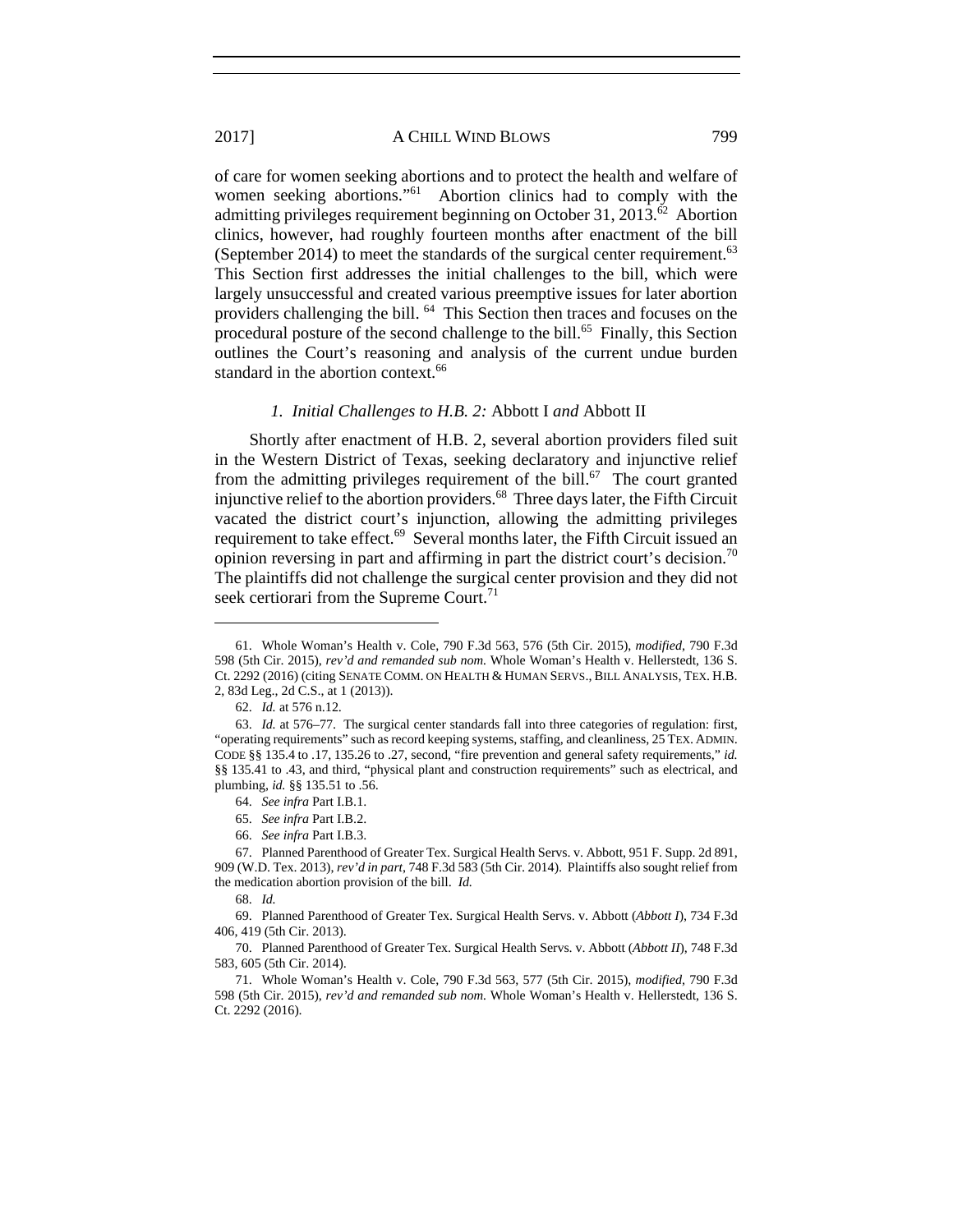#### *2. Procedural Posture*

In April 2014, a group of abortion providers, some of whom were also plaintiffs in the *Abbott* cases, filed suit in the Western District of Texas seeking to enjoin the admitting privileges requirement on physicians at two abortion facilities and the surgical center requirement.<sup>72</sup> The plaintiffs claimed that the two provisions violated the Fourteenth Amendment of the Constitution as interpreted in *Casey*. 73 After a bench trial, the district court granted the plaintiffs injunctive relief, finding sufficient evidence that the two provisions were unconstitutional because the act, operating as a whole, placed an "impermissible obstacle" on women seeking pre-viability abortions.74

Relying on the Court's decisions in *Roe* and *Casey*, the district court placed considerable weight on the stipulated facts of the case.<sup>75</sup> The court highlighted the low number of abortion facilities (eight) that would exist in Texas if the surgical center requirement went into effect, as well as statistics showing that 60,000 to 72,000 legal abortions are performed annually in Texas, the second highest rate in the United States.76 Additionally, the court found that once the surgical center requirement went into effect, two million women would live farther than fifty miles from a legal abortion provider.<sup>77</sup> Arguing that "*Roe's* essential holding guarantee[d that] all women, not just those of means, [have] the right to a previability abortion," and distinguishing the regulations at issue in *Casey*, 78 the court found that the two provisions at issue "erect[ed] a particularly high barrier for poor, rural, or disadvantaged women throughout Texas, regardless of the absolute distance they may have to travel to obtain an abortion."79 Accordingly, the court found that the act as a whole created obstacles to pre-viability abortion and the "severity of the burden imposed by both requirements [was] not balanced by the weight of the interests underlying them."80

 <sup>72.</sup> Whole Woman's Health v. Lakey, 46 F. Supp. 3d 673 (W.D. Tex. 2014), *aff'd in part*, *vacated in part*, *rev'd in part sub nom.* Whole Woman's Health v. Cole, 790 F.3d (5th Cir. 2015), *modified*, 790 F.3d 598 (5th Cir. 2015), *rev'd and remanded sub nom.* Whole Woman's Health v. Hellerstedt, 136 S. Ct. 2292 (2016).

 <sup>73.</sup> *Id.* at 687.

 <sup>74.</sup> *Id.* at 687–88.

 <sup>75.</sup> *Id.* at 680–82.

 <sup>76.</sup> *Id.* at 681*.* 

 <sup>77.</sup> *Id.* 

 <sup>78.</sup> *Id.* at 683–84 (contrasting the statutes at issue in *Casey* with the act at issue in *Lakey* by arguing that the challenged requirements in *Lakey* "are solely targeted at regulating the performance of abortions, not the decision to seek an abortion," as was the case in *Casey*).

 <sup>79.</sup> *Id.* at 683.

 <sup>80.</sup> *Id.* at 684.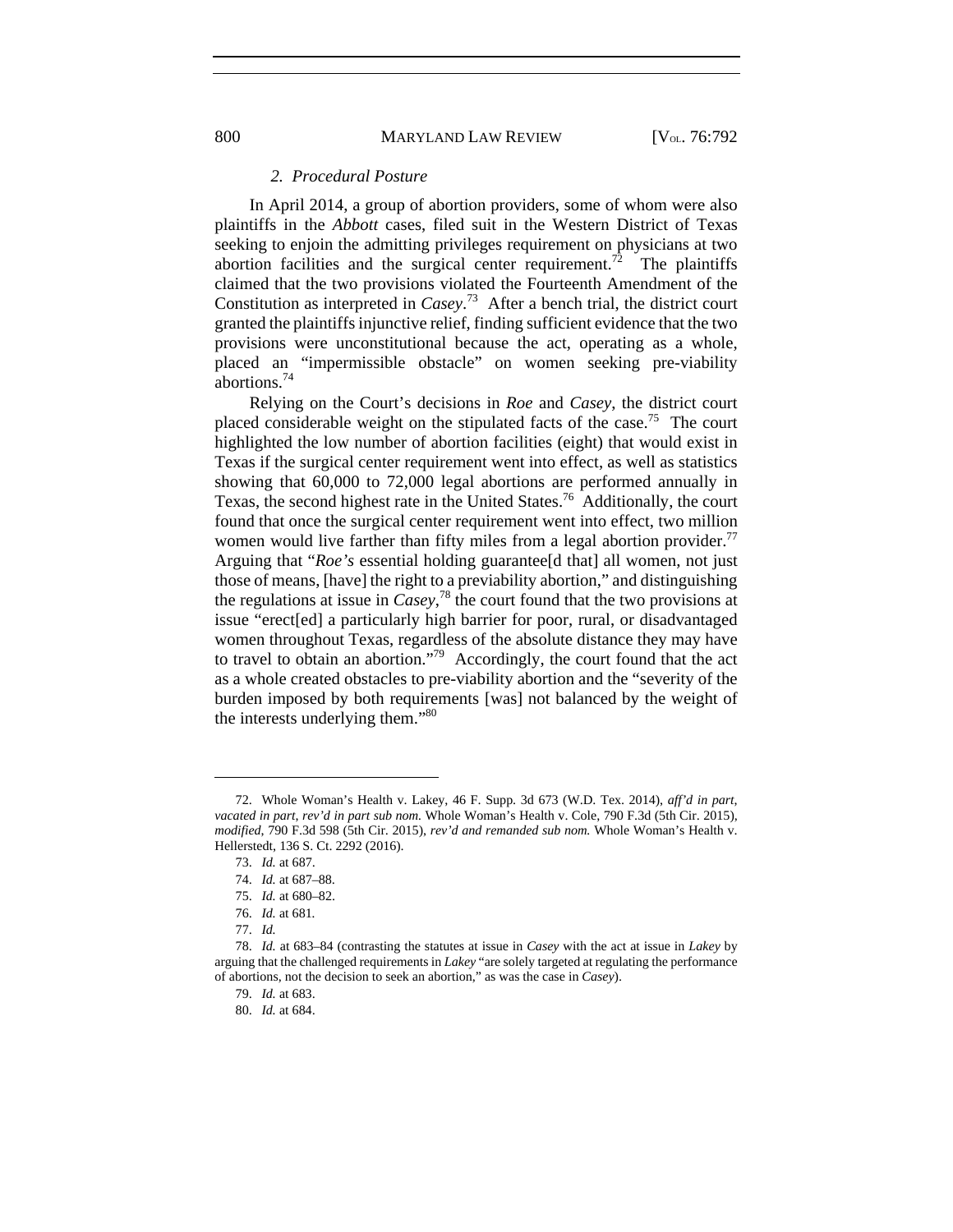The Fifth Circuit stayed the district court's injunction, but the providers appealed to the Supreme Court. $81$  The Supreme Court vacated the Fifth Circuit's stay, which reinstated the district court's injunction.<sup>82</sup> Back before the Fifth Circuit, that court found both provisions of the law to be constitutional.83 Despite the fact that the Fifth Circuit found that res judicata barred plaintiffs from bringing the suit, the court addressed the merits of the case, finding that the district court erred in concluding that the statutes were unconstitutional.84 Under rational basis review, the Fifth Circuit found that both provisions were rationally related to the legitimate state interest of ensuring the health and safety of women seeking pre-viability abortions.<sup>85</sup> Further, the court concluded that the plaintiffs failed to prove that the legislature had an improper purpose in passing the law and also failed to prove that the surgical center requirement imposed an undue burden on a large fraction of women for whom it is relevant.<sup>86</sup> Regarding the as-applied challenges, the challenge to the surgical center requirement as applied to the Whole Woman's Health clinic in McAllen, Texas, and the challenge to the admitting privileges requirement as applied to a specific doctor, Dr. Lynn, when working at the McAllen clinic, the court affirmed the district court's injunction. $87$  The court reasoned that the factual contexts of those challenges were not yet developed when the *Abbott* decisions were handed down.<sup>88</sup> The abortion providers sought certiorari, which the Supreme Court granted.<sup>89</sup>

# *3. The* Hellerstedt *Court's Reasoning*

The Court held that the Texas law posed an undue burden on a woman's right to obtain a pre-viability abortion. First finding that the claims brought by petitioners were not precluded by res judicata, the Court proceeded to the merits of the case, grounding its undue burden analysis in three Supreme Court decisions<sup>90</sup> on abortion.<sup>91</sup> On the issue of claim preclusion, the Court argued that the claims were significantly different from those raised in the

 <sup>81.</sup> Whole Woman's Health v. Cole, 790 F.3d 563, 567 n.3 (5th Cir. 2015), *modified*, 790 F.3d 598 (5th Cir. 2015), *rev'd and remanded sub nom.* Whole Woman's Health v. Hellerstedt, 136 S. Ct. 2292 (2016).

 <sup>82.</sup> Whole Woman's Health v. Lakey, 135 S. Ct. 399 (2014) (mem).

 <sup>83.</sup> *Cole*, 790 F.3d at 567.

 <sup>84.</sup> *Id.* at 583–84, 598.

 <sup>85.</sup> *Id.* at 585–86.

 <sup>86.</sup> *Id.*

 <sup>87.</sup> *Id.* 

 <sup>88.</sup> *Id.* at 592–98.

 <sup>89.</sup> Whole Woman's Health v. Hellerstedt, 136 S. Ct. 2292 (2016).

 <sup>90.</sup> Roe v. Wade, 410 U.S. 113 (1973); Planned Parenthood of Se. Pa. v. Casey, 505 U.S. 833 (1992); Gonzales v. Carhart, 550 U.S. 124 (2007).

 <sup>91.</sup> *Hellerstedt*, 136 S. Ct. at 2300.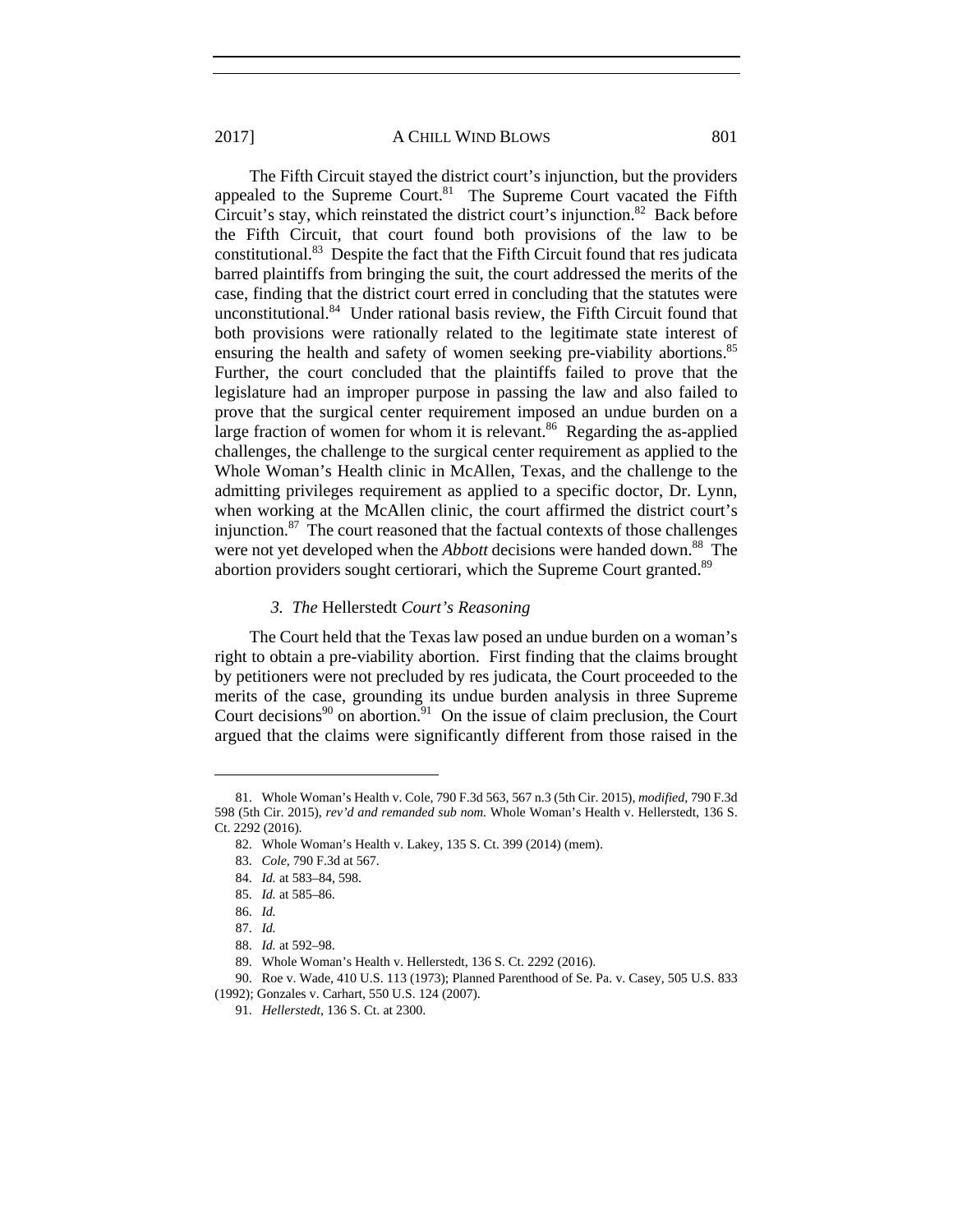*Abbott* cases because they arose from a set of facts developed subsequent to the enforcement of the admitting privileges requirement, and which were "unknowable" prior to enforcement of the law.<sup>92</sup> Further, the two provisions had "meaningful differences" with different enforcement dates, and although they are part of one overall regulatory scheme, courts should still treat challenges to each provision as "separate claims."93 Writing for the majority, Justice Breyer argued that both the admitting privileges and the surgical center requirements imposed an undue burden on a woman's right to a previability abortion, given the "virtual absence of any health benefit" of the two provisions.94

Regarding the admitting privileges requirement, the Court reasoned that the purpose of the requirement was to ensure that women have easy access to a hospital in the event complications arise during an abortion procedure.<sup>95</sup> The Court, however, relying on the studies and expert testimony on abortion complications considered by the district court, emphasized the district court's finding that the law brought about no such health-related benefit.<sup>96</sup> Considering the surgical center requirement, the Court found that the requirement was not based on any differences between abortion procedures or other similar surgical procedures related to preserving women's health.<sup>97</sup> Rather, the requirements such as mandating scrub facilities, having a oneway traffic pattern, and requiring safeguards for heavily sedated patients are both inappropriate and unnecessary because abortions are not performed under general anesthesia or deep sedation.<sup>98</sup> Finally, the Court argued that the high costs of instituting the surgical center standards would result in clinics closing, which would neither ensure better care nor increase the frequency of better outcomes because the current clinics could have to serve five times their usual number of patients.<sup>99</sup> In a concurring opinion, Justice Ginsburg criticized the Court's judicial review of any "laws like H.B. 2 that 'do little or nothing for health, but rather strew impediments to abortion'" and warned that such laws "cannot survive judicial inspection."100

 $\overline{a}$ 

97. *Id.* at 2315.

99. *Id.* at 2317–18.

 <sup>92.</sup> *Id.* at 2306–07.

 <sup>93.</sup> *Id.* at 2308 (quoting 18 CHARLES A. WRIGHT ET AL., FEDERAL PRACTICE AND PROCEDURE § 4408 (2d ed. 2002, Supp. 2015)).

 <sup>94.</sup> *Id.* at 2311–19.

 <sup>95.</sup> *Id.* at 2311 (citing Brief for Respondents at 32–37, Whole Woman's Health v. Hellerstedt, 136 S. Ct. 2292 (2016) (No. 15-0274)).

 <sup>96.</sup> *Id.* at 2312–13.

 <sup>98.</sup> *Id.* at 2315–16.

 <sup>100.</sup> *Id.* at 2320–21 (Ginsburg, J., concurring) (quoting Planned Parenthood of Wis., Inc. v. Schimel, 806 F.3d 908, 921 (7th Cir. 2015)).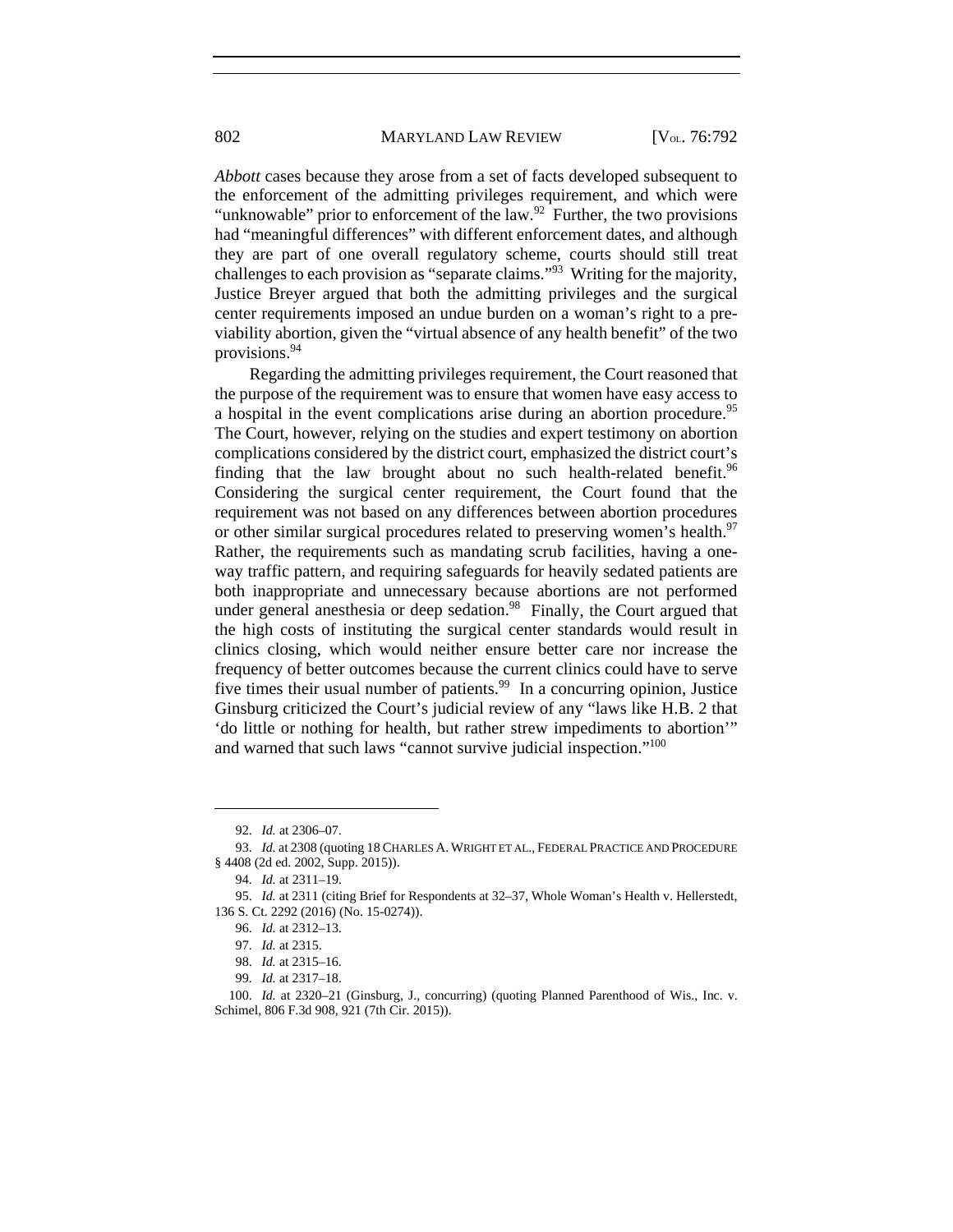In his dissent, Justice Thomas argued that the majority failed to apply the correct standard of review to the law at issue.<sup>101</sup> Arguing that the majority "rewrote" the undue burden test espoused in *Casey* in such a way that it makes the test "much more akin to strict scrutiny," Justice Thomas highlighted three reasons why the majority erred in its application of the test.<sup>102</sup> First, he argued that the balancing test used by the majority was not in line with the undue burden test in *Casey* because *Casey* did not weigh the benefits and burdens of the spousal notification law it considered. Rather, *Casey* focused on the likelihood that the law would prevent women from obtaining an abortion.103 Second, he argued that the majority did not respect the legislature's judgment in this situation that involved a medical uncertainty.<sup>104</sup> Finally, he argued, "the majority overrule[d] another central aspect of *Casey* by" instituting a higher standard than rational basis for abortion laws, "even if they do not substantially impede access to abortion."<sup>105</sup>

Justice Alito authored a separate dissent joined by Chief Justice Roberts and Justice Thomas in which he argued that the *Abbott II* decision precluded the petitioners from bringing suit in *Whole Woman's Health v. Lakey*. 106 Finding that the two claims were part of the very same transaction (the enactment of the two requirements), and that "new and better evidence" does not give a plaintiff a new claim on the same set of operative facts, the dissent reasoned that issue preclusion barred petitioners from bringing the suit in the first place.<sup>107</sup> Justice Alito argued further that even if res judicata did not apply to the claims, the Texas law was nonetheless constitutional because petitioners failed to show that the law posed an undue burden on women seeking pre-viability abortions.<sup>108</sup> Highlighting that what matters is not the law's effect on the petitioners as abortion providers, but rather the effect on *patients*, the dissent found the petitioners failed to show that the provisions had "an unconstitutional impact on at least a 'large fraction' of Texas women of reproductive age."<sup>109</sup>

In summation, while the abortion right was deemed fundamental in *Roe* because it derived from a woman's right to privacy and reproductive

 <sup>101.</sup> *Id.* at 2324 (Thomas, J., dissenting).

 <sup>102.</sup> *Id.*

 <sup>103.</sup> *Id.* (citing Planned Parenthood of Se. Pa. v. Casey, 505 U.S. 833, 893 (1992)).

 <sup>104.</sup> *Id.* at 2325.

 <sup>105.</sup> *Id.* 

 <sup>106.</sup> *Id.* at 2330 (Alito, J., dissenting).

 <sup>107.</sup> *Id.* at 2339–40.

 <sup>108.</sup> *Id.* at 2342–43.

 <sup>109.</sup> *Id.* at 2343 (quoting Gonzales v. Carhart, 550 U.S. 124, 167–68 (2007)).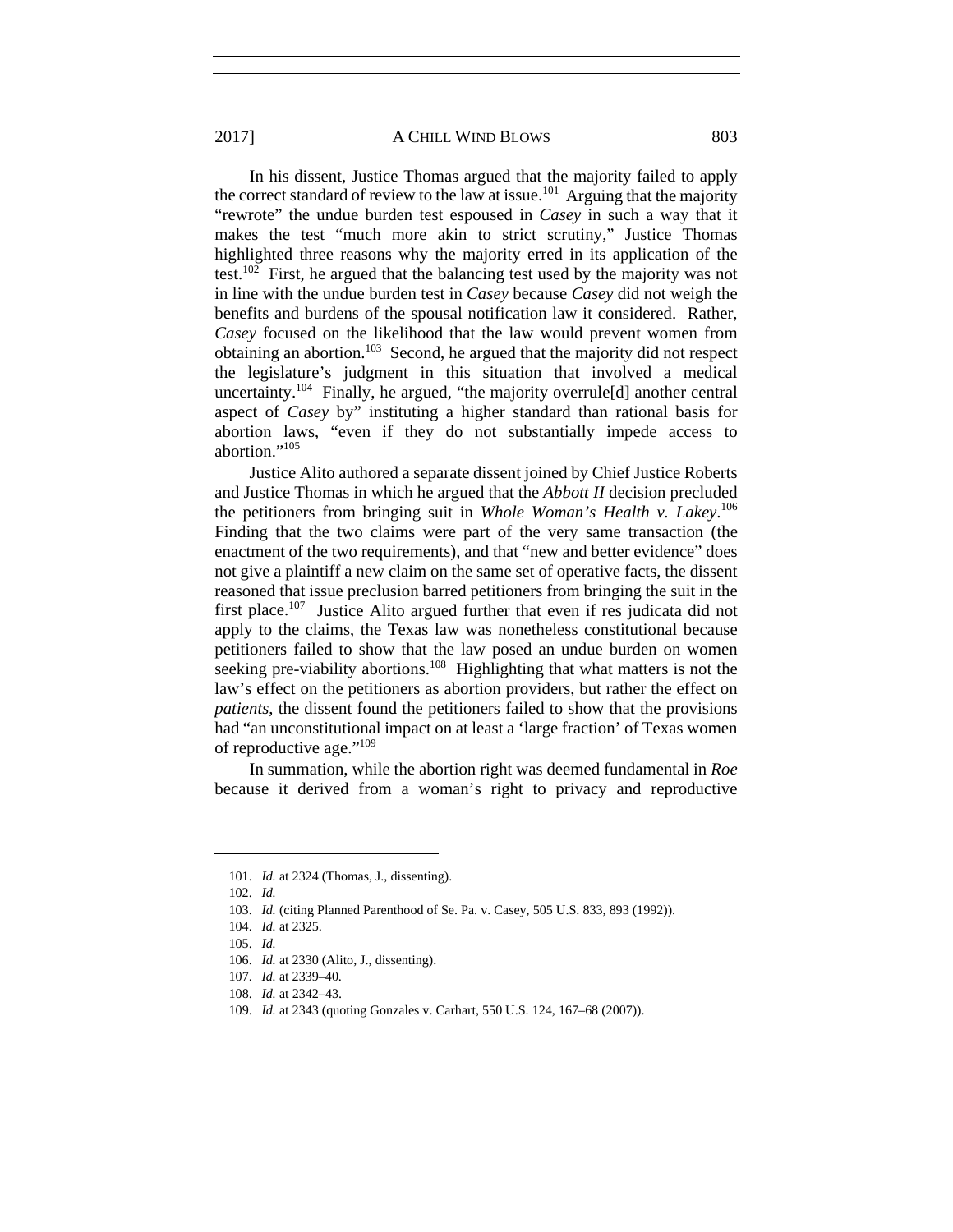autonomy, $110$  the abortion right is no longer fundamental.<sup>111</sup> Instead, the Court grants that the state has a legitimate interest in regulating abortion in certain instances, $112$  such as the use of partial-birth abortions or requiring informed parental consent for a minor's abortion. The Court, however, requires that an abortion regulation not create an undue burden for a woman seeking an abortion.<sup>113</sup> The Court has found that regulations that pose an undue burden include spousal notification requirements, admitting privileges requirements, and ambulatory surgical center requirements.<sup>114</sup>

#### II. ANALYSIS

In the wake of the *Hellerstedt* decision, state laws aiming to regulate abortion are in a precarious position. This is because, as a result of the holding, future application of the undue burden test remains unclear. The Court currently reviews abortion regulations through a dual framework. First, it tends to uphold abortion regulations that relate to women's safety and wellbeing on an individual basis, such as parental consent and waiting periods.<sup>115</sup> Second, it tends to strike down abortion regulations that are aimed at regulating the institutional implementation and accessibility of abortion, such as the ambulatory surgical center and admitting privileges requirements in *Hellerstedt*. 116 Additionally, the Court is more likely to find an undue burden in a law that regulates an aspect of the broader institutional *provision of* abortion, but it is not as likely to find an undue burden in a law that regulates an individual's *access to* abortion.<sup>117</sup>

The difference between provision and access is a subtle one, but the dual framework represents the Court's refusal to treat abortion as a fundamental right and instead as a right that can be regulated by states so long as the right is not substantially burdened.118 If the dual framework trend continues, the future of the abortion right will remain "trapped"119 between states continuing

 <sup>110.</sup> Roe v. Wade, 410 U.S. 113 (1973).

 <sup>111.</sup> *See supra* Part I.A.

 <sup>112.</sup> *See supra* Part I.A.

 <sup>113.</sup> *See supra* Part I.A.

 <sup>114.</sup> *See supra* Part II.B.

<sup>115</sup>*. See infra* Part II.A.

<sup>116</sup>*. See infra* Part II.B.

 <sup>117.</sup> *See infra* Parts II.A–B.

 <sup>118.</sup> *See infra* Parts II.A–B.

 <sup>119. &</sup>quot;Trapped" is the name of a 2016 documentary produced and directed by Dawn Porter, which highlights the "TRAP" ("Targeted Regulation of Abortion Providers") laws in several southern states, including Texas, Alabama, and Louisiana. TRAPPED (Trilogy Films 2016). The documentary provided key insight for this Comment into the professional lives of abortion providers, physicians, nurses and administrators and the day-to-day impact of abortion laws in their clinics. *Id.*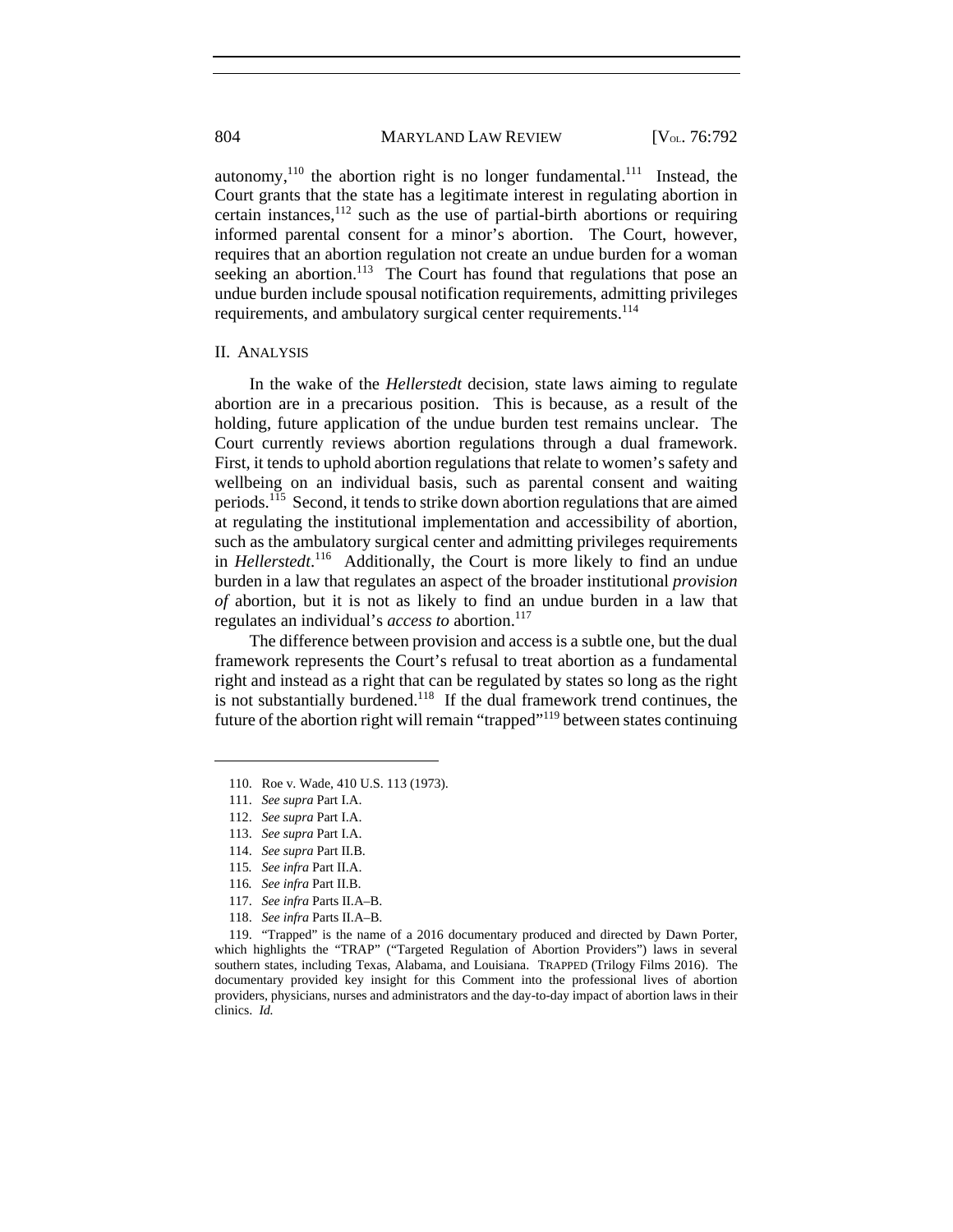to fashion new and creative laws regulating abortion on the one hand, and courts aiming to make sense of the undue burden standard on the other.<sup>120</sup>

Gauging the current Court's approach to abortion regulations is twofold. First, one must determine what *type* of abortion regulation is at issue: an individual-based regulation or an institutional-based regulation. Second, a court should evaluate the overall impact of the regulation on a woman's access to abortion, weighing the *burden* of the regulation on a woman seeking abortion against the *benefit* it aims to achieve for that same woman. This Part first discusses the individual-based abortion laws that are consistently upheld by the Court.<sup>121</sup> Next, this Part examines the institutional-based regulations and their failure to pass the undue burden test as espoused in *Hellerstedt*. 122 Finally, this Part explores possible policy consequences of the undue burden standard after *Hellerstedt*. 123

# *A. The Court Upholds Laws Regulating Access to Abortions on Individual Basis*

*Casey*'s undue burden standard peeled away the layer of fundamental right protection from the right to abortion, making it possible for states to pass more restrictive laws regulating an individual's access to abortion. Several federal appellate courts have found laws that require counseling, twenty-four- to forty-eight-hour waiting periods, or parental consent requirements, do not impose an undue burden on women seeking abortions.124 In applying the undue burden standard, for example, the Court in *Casey* upheld Pennsylvania's informed consent, twenty-four-hour waiting period, and parental consent laws.125 The *Casey* Court reasoned that while a woman has a right to an abortion before viability, states are not prohibited from "taking steps to ensure that this choice is thoughtful and informed" and "[s]tates are free to enact laws to provide a reasonable framework for a woman to make a decision that has such profound and lasting meaning."<sup>126</sup> Therefore, the Court found that regulations such as requiring a woman to wait twenty-four hours between the provision of informed consent information

 <sup>120.</sup> *See infra* Part II.C.

 <sup>121.</sup> *See infra* Part II.A.

 <sup>122.</sup> *See infra* Part II.B.

 <sup>123.</sup> *See infra* Part II.C.

 <sup>124.</sup> *See, e.g.*, Planned Parenthood Minn., N. Dakota, S. Dakota v. Rounds, 686 F.3d 889 (8th Cir. 2012) (finding constitutional a Minnesota law requiring disclosures of the increased risk of suicide to women seeking abortions); Cincinnati Women's Servs. v. Taft, 468 F.3d 361 (6th Cir. 2006) (finding constitutional an Ohio law requiring a twenty-four-hour waiting period prior to an abortion procedure); Manning v. Hunt, 119 F.3d 254 (4th Cir. 1997) (upholding a North Carolina statute requiring parental or judicial consent for a minor's abortion).

 <sup>125.</sup> Planned Parenthood of Se. Pa. v. Casey, 505 U.S. 833, 880, 887, 899 (1992).

 <sup>126.</sup> *Id.* at 872–73.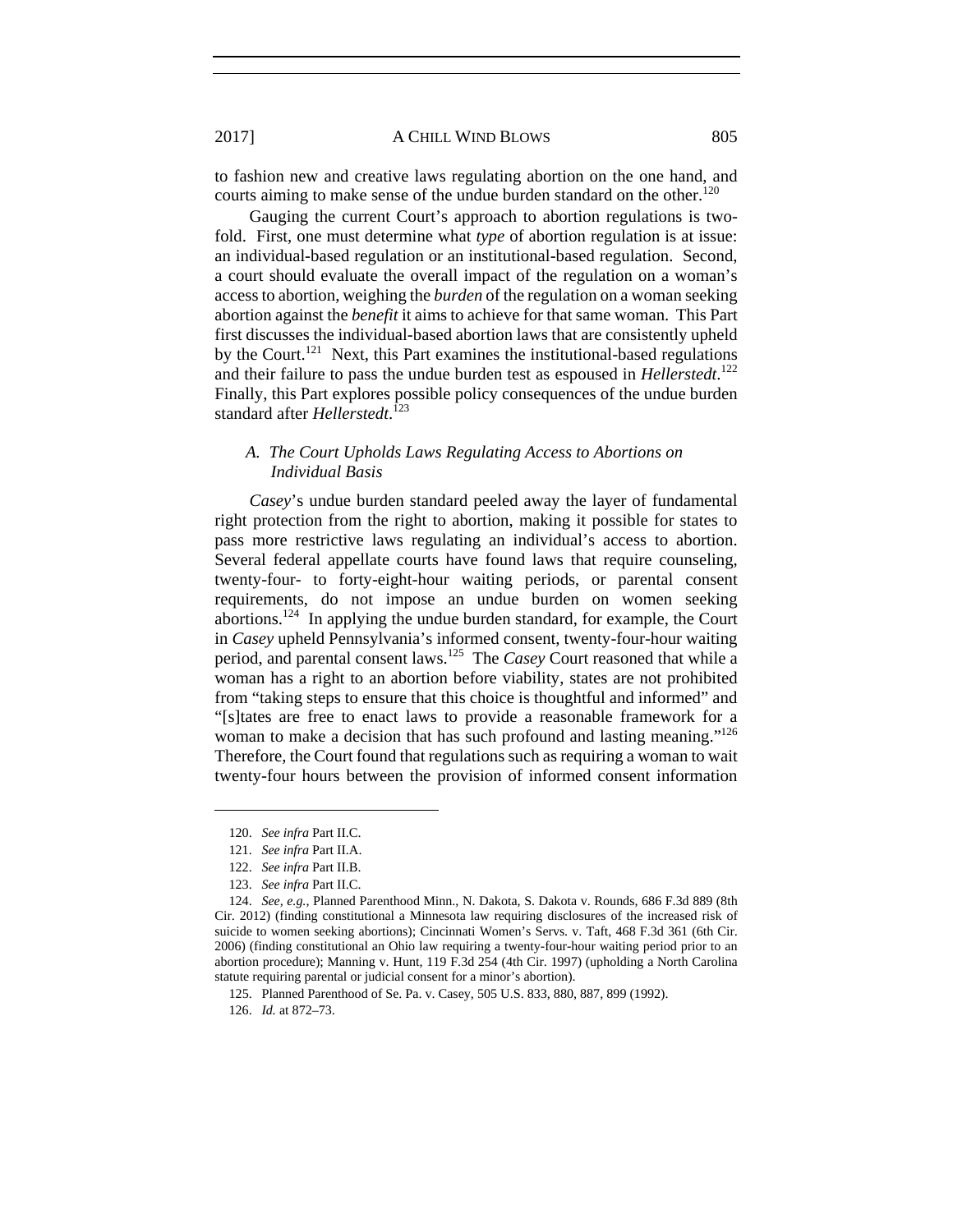and the performance of the abortion did not create an undue burden. $127$ Although such regulations may pose "particularly burdensome" financial and travel restrictions on women, the twenty-four-hour waiting periods were not *substantial* obstacles to women seeking abortions.<sup>128</sup> The Court does not ignore the fact that such regulations may make it harder for women to access abortions.129 The Court did not find, however, that such obstacles left women with no realistic choice.<sup>130</sup>

*Casey* enabled states to increase the barriers to an individual's decision to have an abortion.States continue to enact laws that institute mandatory waiting periods, informed consent procedures, and parental involvement regulations, and these laws are considered constitutional because the restrictions they place do not amount to an undue burden on the individual's choice to procure an abortion. For example, the Guttmacher Institute reported that as of January 1, 2017, thirty-five states require counseling before an abortion, twenty-seven of which also require waiting periods (usually twenty-four hours), and thirty-seven states require some type of parental involvement in a minor's decision to have an abortion.<sup>131</sup> Further, twenty-nine of the thirty-five states that require counseling also require that providers give specific information to women seeking abortions, fourteen states require that clinics provide in-person counseling before the waiting period begins, and three states mandate that an abortion provider perform an ultrasound on a woman seeking an abortion.<sup>132</sup>

*Casey* is instructive in these situations, because there the Court made clear that even if "a law which serves a valid purpose, one not designed to strike at the right itself, has the incidental effect of making it more difficult or more expensive to procure an abortion cannot be enough to invalidate it."<sup>133</sup> Likewise, though waiting period and informed consent laws may delay

 $\overline{a}$ 

 132. *Counseling and Waiting Periods for Abortion*, *supra* note 131; *Requirements for Ultrasound*, GUTTMACHER INST., https://www.guttmacher.org/state-policy/explore/requirementsultrasound (last updated Jan. 1, 2017).

133. *Casey*, 505 U.S. at 874.

 <sup>127.</sup> *Id.* at 886–87.

 <sup>128.</sup> *Id.* at 886.

 <sup>129.</sup> *Id.* at 877–78.

 <sup>130.</sup> *See id.* ("Regulations which do no more than create a structural mechanism by which the State, or the parent or guardian of a minor, may express profound respect for the life of the unborn are permitted, if they are not a substantial obstacle to the woman's exercise of the right to choose.").

<sup>131</sup>*. Counseling and Waiting Periods for Abortion*, GUTTMACHER INST., https://www.guttmacher.org/state-policy/explore/counseling-and-waiting-periods-abortion (last updated Jan. 1, 2017); *Parental Involvement in Minors' Abortions*, GUTTMACHER INST., https://www.guttmacher.org/state-policy/explore/parental-involvement-minors-abortions (last updated Jan. 1, 2017). The Guttmacher Institute is a "research and policy organization committed to advancing sexual and reproductive health and rights in the United States and globally." *About Us*, GUTTMACHER INST., https://www.guttmacher.org/about (last visited Apr. 2, 2017). All data is as of January 1, 2017.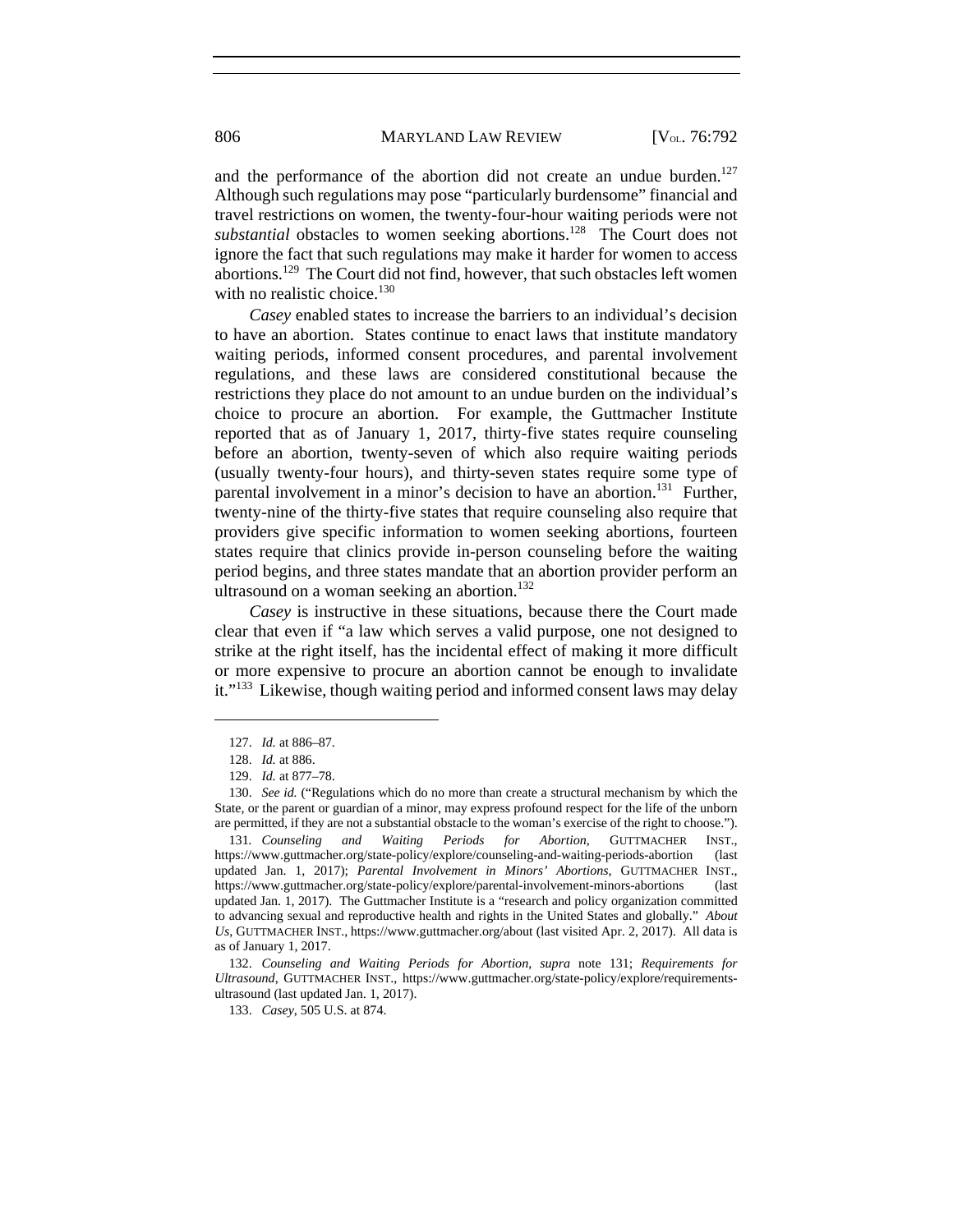the abortion procedure, the effect on individuals exercising their choice to obtain an abortion, without more, is not substantial enough to invalidate them.134 In a study conducted by the Guttmacher Institute in 2014, researchers found that seventy-six percent of patients could obtain abortions within seven days of making the appointment.<sup>135</sup> Further, fifty-four percent of these women lived in a state without a waiting period, twenty-four percent lived in a state with a waiting period that required in-person counseling, and twenty-two percent lived in a state with a waiting period but no required inperson counseling.136 On an individual basis, women who face obstacles, such as having to wait twenty-four hours before the abortion, are still able to access the abortion clinics and providers, thereby not unduly restricting their

# *B. The Court Finds That Laws Regulating Institutional Aspects of the Provision of Abortion Impose an Undue Burden*

*Hellerstedt* represents the Court's most recent analysis and application of the undue burden standard, and highlights the Court's unwillingness to uphold state laws that require providers to meet standards that it views as unrealistic, difficult to implement, or result in closing abortion clinics statewide. The *Hellerstedt* Court found the Texas admitting privileges and ambulatory surgical center requirements imposed an undue burden on women in the state because, once the law went into effect, only about seven or eight abortion clinics in the state could remain open.<sup>137</sup> These remaining clinics would not be able to meet the demand for abortion in the State of Texas, where  $60,000$  to 72,000 women seek abortions every year.<sup>138</sup> The Court emphasized the drastic effect such laws would have on abortion clinics and their consequent failure to adequately meet the demonstrated demand of Texas women for abortions.<sup>139</sup> If the Texas law were to go into effect, women seeking abortions in Texas would have to "travel long distances to get abortions in crammed-to-capacity superfacilities" and such facilities, "attempting to accommodate sudden, vastly increased demand, may find that

 $\overline{a}$ 

right to choose an abortion.

 <sup>134.</sup> *See id.* ("Only where state regulation imposes an undue burden on a woman's ability to make this decision does the power of the State reach into the heart of the liberty protected by the Due Process Clause.").

 <sup>135.</sup> RACHEL K. JONES & JENNA JERMAN, GUTTMACHER INST., TIME TO APPOINTMENT AND DELAYS IN ACCESSING CARE AMONG U.S. ABORTION PATIENTS 1 (2016).

 <sup>136.</sup> *Id.* 

 <sup>137.</sup> Whole Woman's Health v. Hellerstedt, 136 S. Ct. 2292, 2316 (2016).

 <sup>138.</sup> *Id.*

 <sup>139.</sup> *Id.* at 2318.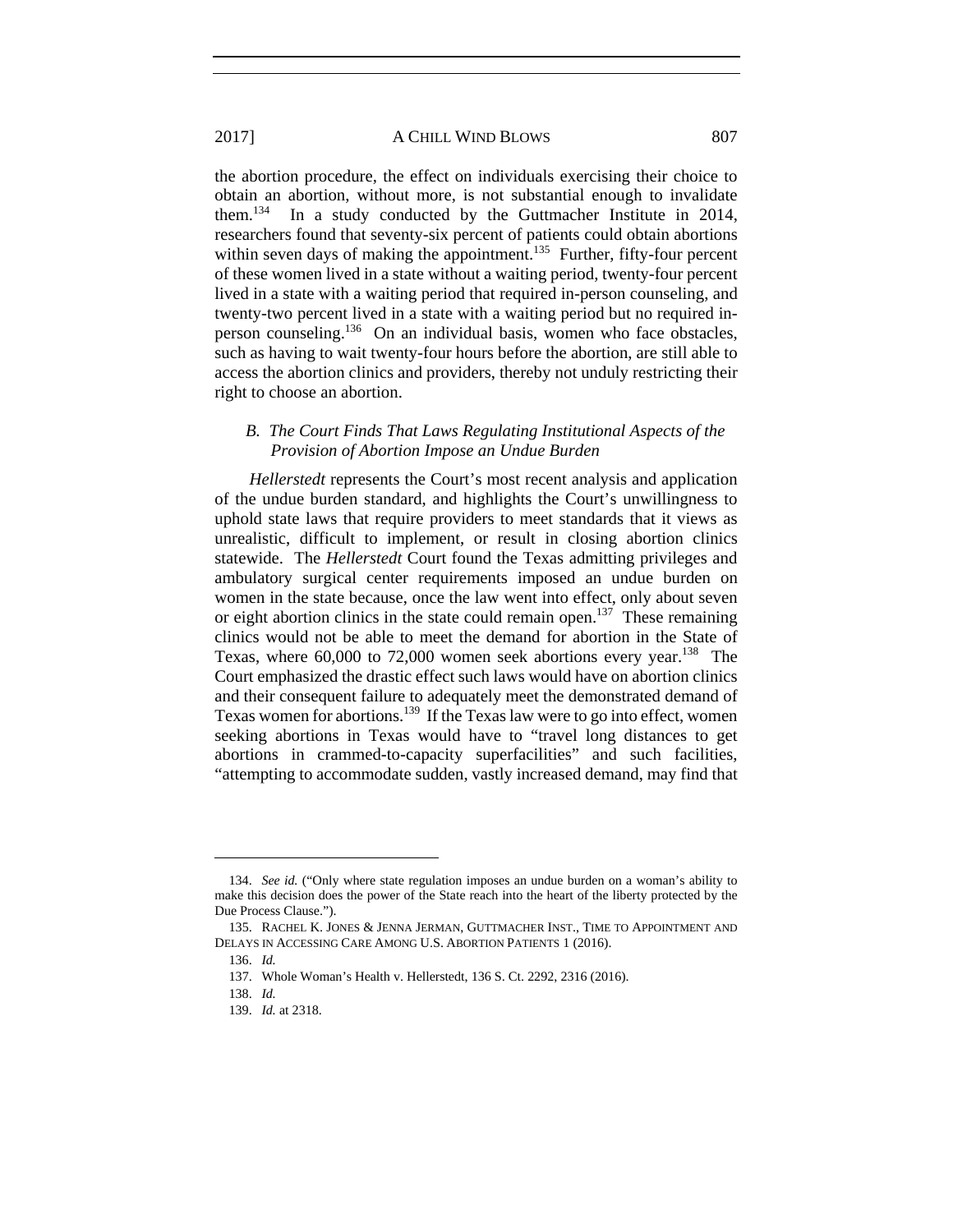808 MARYLAND LAW REVIEW [V<sub>OL.</sub> 76:792

quality of care declines." $140$  Contrary to laws requiring women be fully informed and wait twenty-four hours before proceeding with their choice to have an abortion, the laws struck down in *Hellerstedt* created an undue burden on women. The Court found the obstacles so substantial to women seeking an abortion in Texas that the laws could be seen as eliminating the woman's ability to choose an abortion in the first place.<sup>141</sup>

As states enact similar laws that regulate physician and hospital requirements, *Hellerstedt* appears to sound the death knell for the constitutional status of those laws. For example, the Virginia Board of Health recently voted in an 11-4 decision to remove regulations on abortion facilities.142 The Virginia regulations included provisions similar to those at issue in *Hellerstedt*, such as requiring abortion providers "to meet hospitallike building standards."<sup>143</sup> An attorney speaking on behalf of the Virginia Attorney General's Office stated that in light of *Hellerstedt*, Virginia's regulations "would not likely survive a constitutional challenge."144 Similarly, in *Burns v. Cline*, <sup>145</sup> the Supreme Court in Oklahoma struck down abortion provisions requiring strict licensing and inspection schemes for abortion facilities.146 In a concurring opinion, Vice Chief Justice Combs pointed to *Hellerstedt*'s espousal of *Casey*'s undue burden standard, and conducted an undue burden analysis of the Oklahoma law, stating that the law "create[d] an open-ended array of regulatory hurdles that subject practitioners to harsh penalties for any potential violation" and that the law "will make it considerably more difficult for providers to operate, and accordingly will make it more difficult for the women of Oklahoma to exercise their federally-recognized constitutional right to control their own reproductive futures."<sup>147</sup>

Finally, the most recent and relevant federal case since the *Hellerstedt* decision is one from the U.S. District Court for the Middle District of

 $\overline{a}$ 

146. *Id.*

 <sup>140.</sup> *Id.* (citation omitted) (citing Whole Woman's Health v. Lakey, 46 F. Supp. 3d 673, 682 (W.D. Tex. 2014), *vacated sub nom.* Whole Woman's Health v. Hellerstedt, 833 F.3d 565 (5th Cir. 2016)).

 <sup>141.</sup> *Id.* 

 <sup>142.</sup> Katie Demeria, *Virginia Board of Health Votes to Remove Contested Abortion Regulations*, RICH. TIMES-DISPATCH (Oct. 24, 2016, 10:15 PM), http://www.richmond.com/news/virginia/government-politics/article\_c49cb635-65d6-5b25-b344 e00f48afe8cc.html; VIRGINIA STATE BOARD OF HEALTH, MEETING MINUTES 6 (Oct. 24, 2016).

 <sup>143.</sup> Demeria, *supra* note 142.

 <sup>144.</sup> *Id.* (quoting a statement by Cynthia Bailey with the state Attorney General's office to the Virginia Board of Health during a specially scheduled meeting to vote on pending abortion regulations in the state)*.* 

 <sup>145. 382</sup> P.3d 1048 (Okla. 2016).

 <sup>147.</sup> *Id.* at 1057 (Combs, V.C.J., concurring).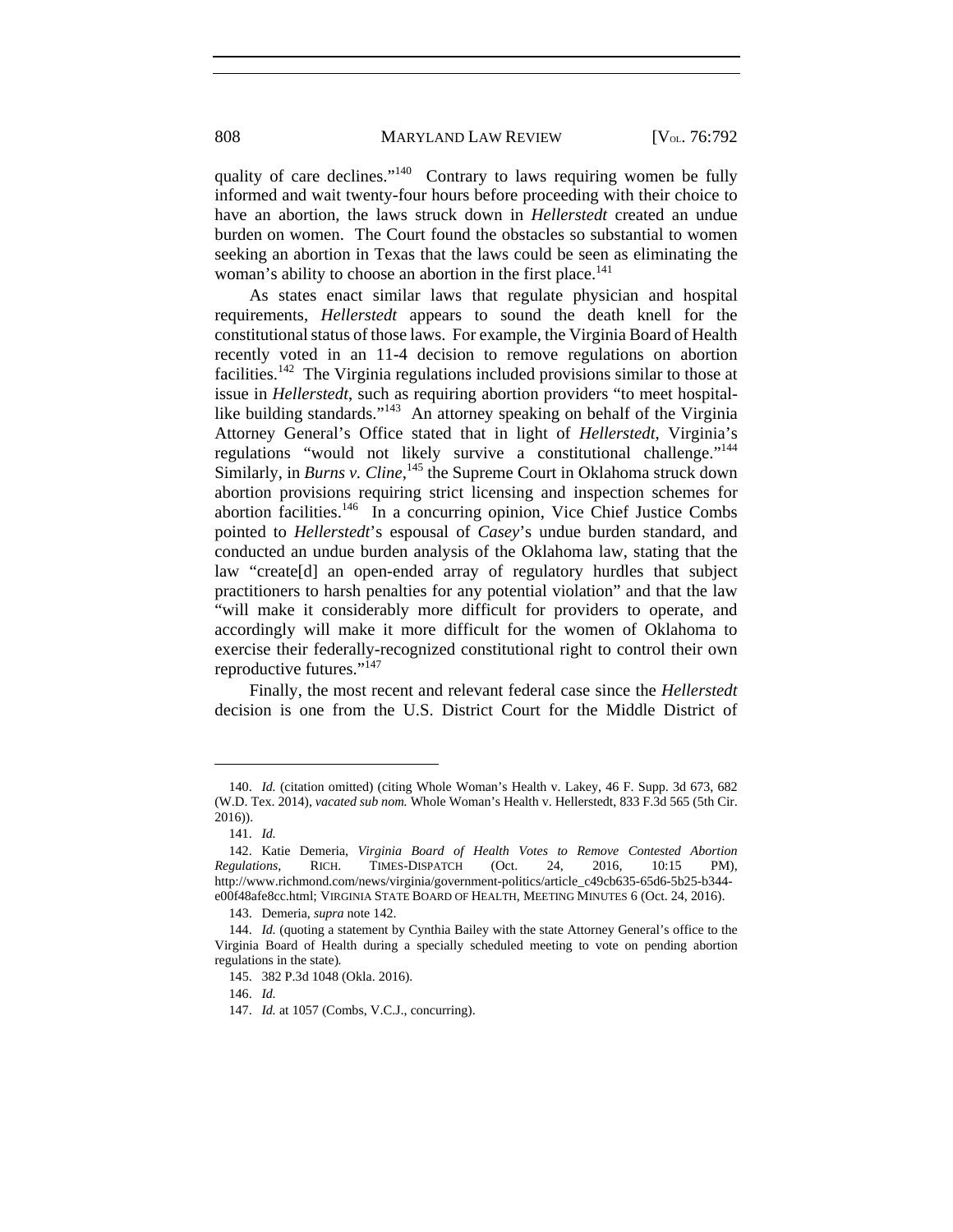Alabama, *West Alabama Women's Center v. Miller*, 148 in which a federal district court found that two abortion regulation provisions, a schoolproximity provision and a fetal-demise provision, imposed undue burdens on women seeking abortions in the state.<sup>149</sup> The court relied on *Hellerstedt* to show that "imposing substantial costs on abortion providers to comply with a statute places burdens on women's access to abortion—regardless of the financial circumstances of the clinics."150 Because the Alabama law would force two out of only five abortion clinics in the State to close, the court found two important results making this effect an undue burden on women in Alabama<sup>151</sup> First, the closure of the two clinics would eliminate a woman's right to choose to have an abortion after fifteen weeks of pregnancy because those were the only clinics performing such abortions in Alabama.<sup>152</sup> Second, the closure of the two clinics would force women in Alabama to travel great distances to obtain pre-fifteen week abortions.<sup>153</sup> The federal court also made a significant commentary on the nature of the undue burden standard: that the "analysis must have bite."<sup>154</sup> This case seems to suggest that in the wake of *Hellerstedt*, a stricter undue burden test is at play in abortion jurisprudence, and laws that burden abortion providers and women through large-scale institutional regulations will not survive.

#### *C. Policy Consequences*

In states aiming to continue enforcing abortion regulations, abortion providers and women seeking abortions will face challenging obstacles that a potentially right-leaning Court could uphold as constitutional. While *Hellerstedt* was celebrated as a "win" for women's reproductive rights advocates,155 the legal challenges will continue as states and courts grapple

 <sup>148.</sup> No. 2:15cv497-MHT (WO) (M.D. Ala. Oct. 27, 2016), *appeal filed* No. 16-17296 (11th Cir. Nov. 29, 2016).

 <sup>149.</sup> *Id.* at 97–101.The school-proximity law prohibited the health department from issuing or renewing licenses to abortion clinics that perform abortions located within 2,000 feet of a K-8 public school. *Id.* at 15. The fetal-demise law imposed a criminal penalty on physicians who "purposely perform 'dismemberment abortions'" which would include the banning of the standard D&E method "if used without first inducing fetal demise." *Id.* at 60–61.

 <sup>150.</sup> *Id.* at 35.

 <sup>151.</sup> *Id.* at 36.

 <sup>152.</sup> *Id.* at 36–37*.* 

 <sup>153.</sup> *Id.* at 38–39.

 <sup>154.</sup> *Id.* at 49.

 <sup>155.</sup> *See, e.g.*, Samantha Allen, *Supreme Court's Texas Decision Is the Greatest Victory for Abortion Rights Since* Roe v. Wade, DAILY BEAST (June 27, 2016, 11:06 AM), http://www.thedailybeast.com/articles/2016/06/27/supreme-court-s-texas-decision-is-the-greatestvictory-for-abortion-rights-since-roe-v-wade.html (praising the Court's decision); Melissa Batchelor Warnke, Opinion, *The Supreme Court Ruling Is an Abortion-Rights Victory*. *But It Doesn't Guarantee Access to Services*, L.A. TIMES (June 28, 2016, 2:36 PM), http://www.latimes.com/opinion/opinion-la/la-ol-supreme-court-abortion-texas-clinics-20160628-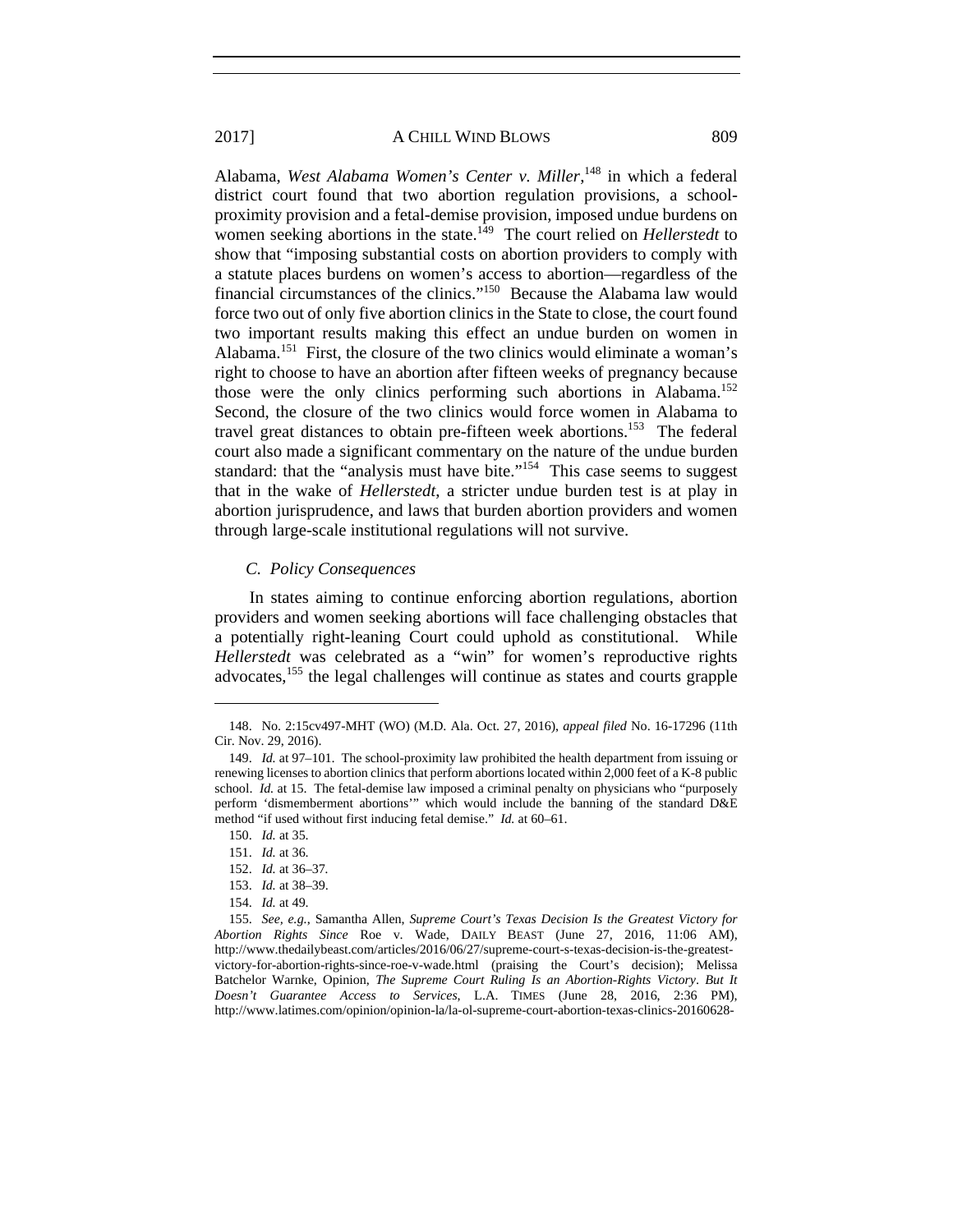with which regulations constitute an undue burden and which regulations do not. Planned Parenthood has filed several lawsuits in state and federal court challenging abortion regulations in Alaska, Missouri, and North Carolina that are markedly similar to the regulations struck down in *Hellerstedt*. 156 Alaska's law bans abortion in the first trimester of pregnancy, which forces many women to travel outside the state to obtain an abortion.<sup>157</sup> North Carolina's law bans abortions after the twentieth week of pregnancy and includes a narrow health exception in extreme health emergencies.<sup>158</sup> In Missouri, the restrictions have closed all but one health center that provides abortions in the state.<sup>159</sup>

Even with the dual framework discussed above,<sup>160</sup> one can ponder the myriad new ways in which a state may seek to regulate abortion. Even though Justice Ginsburg's concurrence warned about the unconstitutionality of future "laws like H.B.  $2$ ,"<sup>161</sup> the future of such laws are still at the mercy of the undue burden test.

# *1. States Continue to Pass Restrictive Abortion Legislation Which Tests the Boundaries of the Undue Burden Test*

The Court added a new dimension to its undue burden jurisprudence when it upheld the partial-birth abortion ban.<sup>162</sup> The earliest application of the undue burden test was in the Court's review of the distinctive partial-birth abortion ban in *Stenberg v. Carhart*. 163 Finding the ban imposed an undue burden on women seeking abortion, the Court struck down the law because it lacked a life and health exception for the woman.<sup>164</sup> With new

snap-story.html (noting that the Court's decision was an "abortion-rights victory"); Sara Rosenbaum, *When Common Sense and Public Health Prevail:* Whole Woman's Health v. Hellerstedt, HEALTH AFF. BLOG (July 1, 2016), http://healthaffairs.org/blog/2016/07/01/whencommon-sense-and-public-health-prevail-whole-womens-health-v-hellerstedt/ (explaining the Court's decision); Mary Tuma, *An Undue Burden: Supremes Vindicate Pro-Choice Texans*, AUSTIN CHRON. (July 1, 2016), http://www.austinchronicle.com/news/2016-07-01/an-undue-burdensupremes-vindicate-pro-choice-texans/ (explaining that "Texas women won a rare victory").

 <sup>156.</sup> John Kennedy, *Alaska, Missouri, North Carolina Sued over Abortion Laws*, LAW360 (Nov. 30, 2016), https://www.law360.com/articles/867414/alaska-missouri-north-carolina-sued-overabortion-laws.

 <sup>157.</sup> *Id.* 

 <sup>158.</sup> *Id.*

 <sup>159.</sup> *Id.*

 <sup>160.</sup> *See supra* Part II.B.

 <sup>161.</sup> Whole Woman's Health v. Hellerstedt, 136 S. Ct. 2292, 2321 (2016) (Ginsburg, J., concurring).

 <sup>162. 550</sup> U.S. 124, 168 (2007); *see supra* note 51 (describing the partial-birth abortion procedure).

 <sup>163. 530</sup> U.S. 914 (2000); *see supra* note 51 and accompanying text.

 <sup>164.</sup> *See supra* note 52 and accompanying text.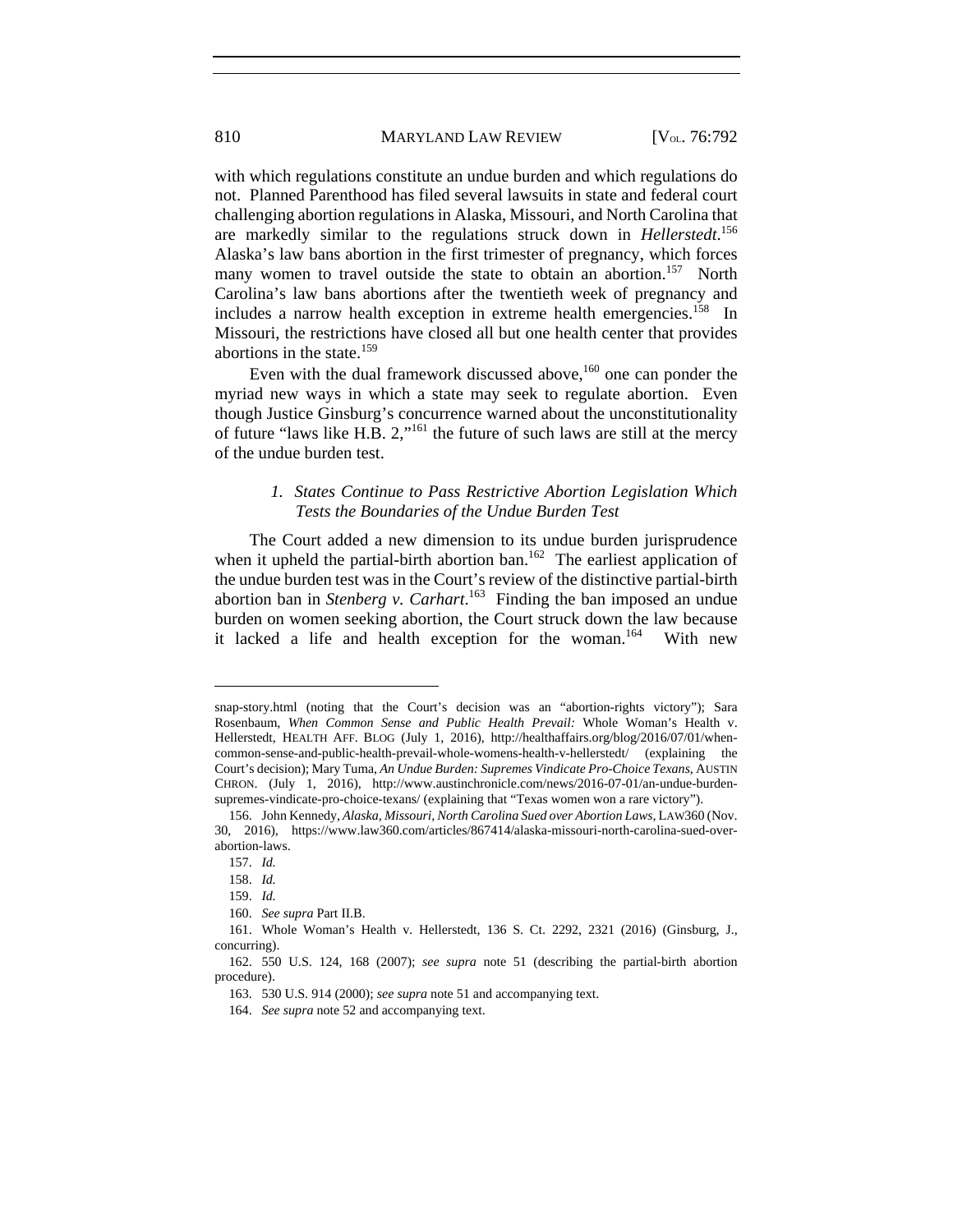appointments to the Court,<sup>165</sup> and a new challenge to a similar partial-birth abortion ban, the Court again applied the undue burden test in *Gonzales v. Carhart.*166 The second time around, the Court *upheld* the partial-birth abortion ban.167 With no discernible difference between the two statutes at issue in *Carhart* and *Gonzales*, the Court reflected a shift in its rationale as new Justices applied the same undue burden test in different ways. Relying on legislative findings as to partial-birth abortion's gruesome nature and its potential threat to the dignity of the medical profession, the Court found that the ban did not pose an undue burden on women, even in cases where the health of the mother was at stake.<sup>168</sup>

*Gonzales* thus represents a high-water mark in the Court's abortion jurisprudence. While the Court found that a law requiring spousal notification imposed an undue burden,<sup>169</sup> it did not find an undue burden in a law that entirely prohibited a form of abortion, even when the mother's health is at risk.170 Contrary to *Casey*'s finding that a spousal notification provision imposed an undue burden on a woman because it potentially endangered the life of the mother in an abusive relationship, the *Gonzales* Court seems to shift its focus away from this concern. What is unique about *Gonzales* is the moral and ethical problem posed by the partial-birth abortion procedure.<sup>171</sup> The Court noted that "Congress could nonetheless conclude that the type of abortion proscribed by the Act requires *specific regulation* because it implicates additional ethical and moral concerns that justify a special prohibition."172 A comprehensive exploration and analysis of the ethical and moral considerations of abortion are beyond the scope of this Comment, $173$ but the Court will not avoid drawing boundaries when legislative findings

 <sup>165.</sup> *See supra* note 54 and accompanying text.

 <sup>166. 550</sup> U.S. 124 (2007); *see supra* note 54 and accompanying text.

 <sup>167.</sup> *See supra* note 54 and accompanying text.

 <sup>168.</sup> *See supra* notes 55–56 and accompanying text.

 <sup>169.</sup> Planned Parenthood of Se. Pa. v. Casey, 505 U.S. 833 (1992).

 <sup>170.</sup> *Gonzales*, 550 U.S. at 168.

 <sup>171.</sup> *Id.* at 158.

 <sup>172.</sup> *Id*. (emphasis added).

 <sup>173.</sup> One possible explanation for the seemingly contradictory holdings of *Casey* and *Gonzales* is the pervasive stigma against abortion. *See* Scott Skinner-Thompson, Sylvia A. Law & Hugh Baran, *Marriage, Abortion, and Coming Out*, 116 COLUM. L. REV. ONLINE 126, 149–50 (2016). As one group of commentators has surmised:

Why does Justice Kennedy, and society more broadly, seem to accept sexual minorities but not women who avoid pregnancy? We believe that the answer lies, at least partly, in the lack of general exposure to the importance of abortion to many women's lives and the well-being of their already-existing children . . . . More needs to be done . . . to help destigmatize the right to reproductive freedom, lest that right continue to be eroded through legislative and judicial action.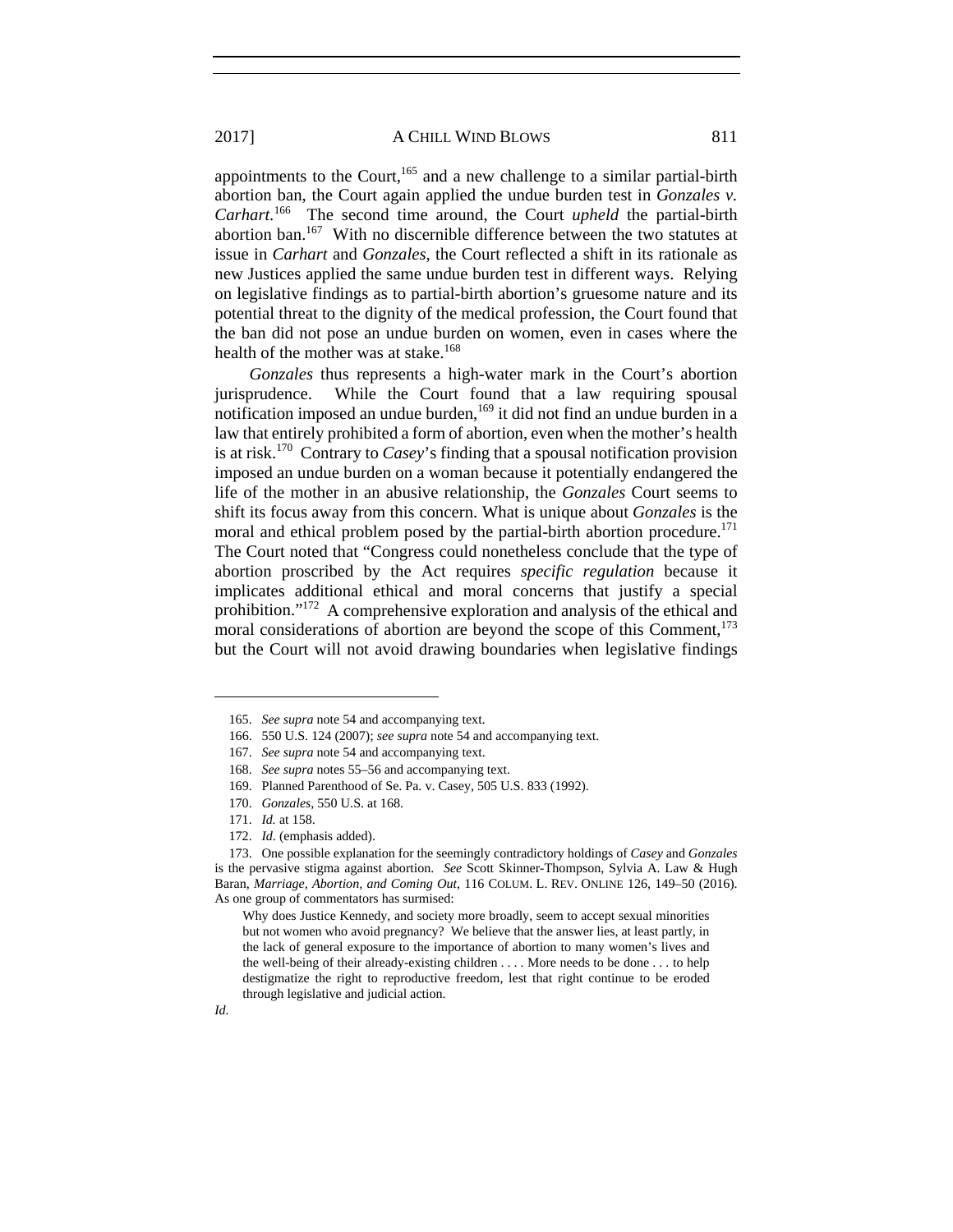indicate a close proximity between "practices that extinguish life" and "actions that are condemned."<sup>174</sup>

Likewise, some recent state laws regulating abortion shift the focus from ensuring the health and safety of the mother to preserving the dignity of the fetus. The Texas Department of State Health Services instituted new requirements for the disposal of fetal remains, including prohibiting the disposal of fetal tissue in landfills and eliminating other forms of fetal tissue disposition to "afford protection and dignity to the unborn consistent with the Legislature's expression of its intent."<sup>175</sup> Initially drafted to go into effect by the end of December 2016, the U.S. District Court for the Western District of Texas delayed the implementation of the rule until January  $27$ ,  $2017$ .<sup>176</sup> Abortion rights groups filed suit against the State of Texas, citing *Hellerstedt* as declaring "that medically unnecessary restrictions on abortion access are unconstitutional."<sup>177</sup> These groups claim that requiring fetal burials or cremations imposes a cost on abortion providers that may then be passed on to women, and further, that such requirements serve no health benefit.<sup>178</sup> The Texas Attorney General issued a statement that he is confident that the court will rule for the state as "Texas values the dignity of the remains of the unborn and believes that fetal tissue should be disposed of properly and humanely."179

Without a court opinion on the validity of these laws, one can only hypothesize whether they constitute an undue burden or not. What remains clear is that the undue burden standard is the applicable standard, and if a law can be fashioned that does not create a substantial obstacle to a woman seeking an abortion, then it should be constitutional.<sup>180</sup> If the fetal burial laws

 <sup>174.</sup> *Gonzales*, 550 U.S. at 158 (comparing the Court's jurisprudence on abortion with its jurisprudence on end-of-life decisions in Washington v. Glucksberg, 521 U.S. 702, 732–35 (1997)).

 <sup>175.</sup> Definition, Treatment, and Disposition of Special Waste from Health Care-Related Facilities, 41 Tex. Reg. 9709 (Dec. 9, 2016).

 <sup>176.</sup> Marissa Evans, *Judge Delays Texas' Fetal Remains Rule Until Jan. 6*, TEXAS TRIB. (Dec. 15, 2016, 3:28 PM), https://www.texastribune.org/2016/12/15/federal-judge-delays-texas-fetalremains-rule-unti/; Akira Tomlinson, *Federal Judge Extends Order Blocking Texas Fetal Burial Rule*, JURIST (Jan. 5, 2017, 4:16 PM), http://www.jurist.org/paperchase/2017/01/federal-judgeextends-order-blocking-texas-fetal-burial-rule.php.

 <sup>177.</sup> Jennifer Ludden, *Lawsuit Challenges Fetal Burial Rule in Texas*, NPR (Dec. 12, 2016, 5:52 PM), http://www.npr.org/sections/thetwo-way/2016/12/12/505304688/lawsuit-challengesfetal-burial-rule-in-texas (quoting Nancy Northrup, president and CEO of the Center for Reproductive Rights, an abortion rights groups).

 <sup>178.</sup> *Id.*

 <sup>179.</sup> Tomlinson, *supra* note 176 (quoting Press Release, Attorney Gen. of Tex., AG Paxton Releases Statement on Fetal Remains Disposition Hearing (Jan. 4, 2017), https://www.texasattorneygeneral.gov/news/releases/ag-paxton-releases-statement-on-fetalremains-disposition-hearing).

 <sup>180.</sup> *See supra* notes 121–134 and accompanying text.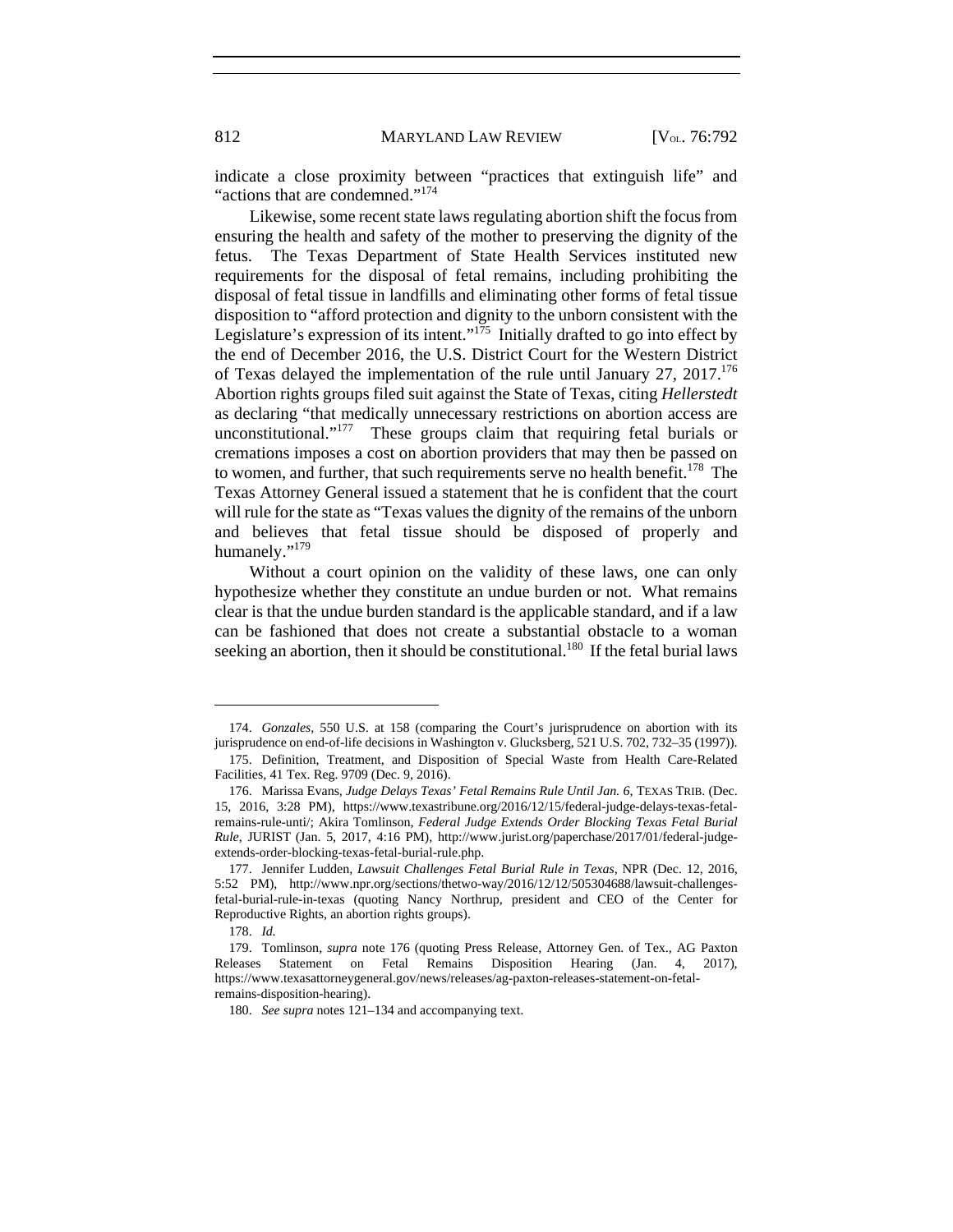do not impose such an extraordinary cost on abortion providers that they will need to close their clinics, then these laws may be upheld.

# *2. Abortion Providers' Ability to Stay Open Statewide Will Be Integral to Determining Whether an Abortion Regulation Imposes an Undue Burden*

As *Hellerstedt* shows, the Court has not pinpointed a statistical threshold for when a regulation creates an undue burden. But, the Court will take seriously those statistics that reflect abortion clinic closures statewide and a drastic increase in travel times to clinics—for example, if a woman would need to travel to another state. When an abortion regulation forces a clinic closure, the regulation entirely removes a place that a woman could go to get an abortion. Therefore, the Court has considered forced closure to be the greatest burden. As states fashion innovative abortion regulations, $^{181}$ abortion providers may have the ability to anticipate and plan for such restrictions. Consequently, providers would be unable to argue that the laws will force them to close down, and thus these new laws may not meet the undue burden standard as applied in *Hellerstedt*. This situation "traps" abortion providers, for if they *can* meet the regulations, even at the risk of treating a smaller number of women, then some individual women will face greater obstacles in securing an abortion. If the providers can meet the regulations, but decide *not* to in order to meet as much of the demand for the procedure as possible, the providers may lose any constitutional basis for challenging the regulations.

An instructive example of this issue is the Ohio Department of Health's closure of the only remaining abortion clinic in Dayton in November 2016 because the clinic failed to obtain a required transfer agreement with a nearby hospital in cases of emergency.<sup>182</sup> While the lawyer for the clinic is "confident" that the clinic will remain open during an appeal of the Department of Health's decision, the closure of this facility would bring the total number of abortion providers in the state to eight, of which several are already involved in legal fights to remain open.<sup>183</sup> The regulations at issue

l

 <sup>181.</sup> Missouri passed a measure that would create a ballot initiative on abortion that would "establish fetal person, and thereby ban abortion." *State Policy Updates: Major Developments in Sexual and Reproductive Health*, GUTTMACHER INST., https://www.guttmacher.org/state-policy (last updated Dec. 31, 2016). Ohio's Senate passed a measure that would require abortion tissue to be cremated or interred. *Id.* Utah's governor Gary Herbert signed a bill requiring fetal anesthesia during abortions at or after twenty weeks of pregnancy, which may require increased anesthesia for the woman as well. *Id.*

 <sup>182.</sup> Katie Wedell, *Dayton Area's Only Abortion Clinic Ordered to Shut Down*, DAYTON DAILY NEWS (Dec. 1, 2016, 11:20 AM), http://www.daytondailynews.com/news/local/dayton-area-onlyabortion-clinic-ordered-shut-down/9kMF5bJn9cPFyIOao2VbHK/.

 <sup>183.</sup> *Id.*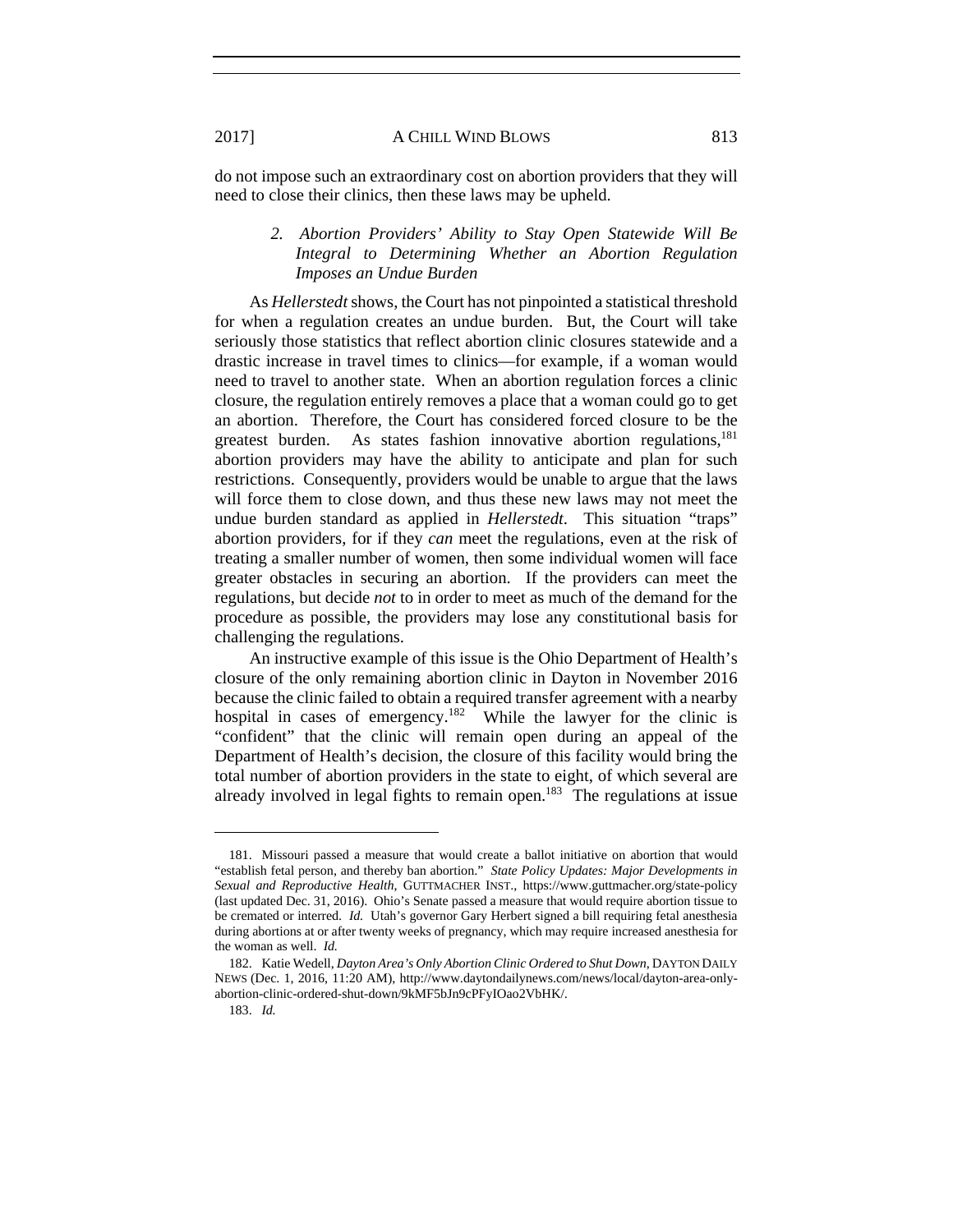resemble Texas' H.B. 2 in that they require abortion clinics to have "emergency backup agreements with nearby hospitals," and specific physicians listed as able and willing to perform the abortions.184 The Dayton abortion clinic has been unable to fulfill this requirement since 2002, because many physicians are targeted or harassed by anti-abortion activists if their names are publicized as part of the emergency backup agreement.<sup>185</sup> Ohio's State Representative Greta Johnson doubted the regulation's ability to withstand legal scrutiny in light of the *Hellerstedt* decision.<sup>186</sup> The closure of the last remaining Dayton abortion clinic is significant because the burden posed by this closure is indicative of finding the same undue burden found in *Hellerstedt*.

# *3. The Future of the Abortion Right Under the Trump Administration May Be Upended by a Review of the Undue Burden Test and Abortion Jurisprudence*

The Trump administration may upend the undue burden jurisprudence entirely and usher in a new era of abortion regulations, which would return abortion regulation to the states.<sup>187</sup> Then President-elect Trump stated, in a *60 Minutes* interview in December 2016, that the abortion right is not settled whereas the same-sex marriage law is.<sup>188</sup> With his ability to appoint only one Justice at this time, however, whom he has noted "will be pro-life,"189 President Trump will be limited by the Court's complicated abortion framework and its consistent, albeit somewhat fragmented, protection of a woman's right to choose. For example, President Trump indicated that a woman might have to go to another state to get an abortion if she cannot get

 $\overline{a}$ 

*Supreme Court*, CBS NEWS (Nov. 13, 2016, 6:58 PM), http://www.cbsnews.com/news/trumppromises-pro-life-justices-supreme-court-same-sex-marriage/.

189. S.M., *supra* note 188.

 <sup>184.</sup> *Id.*

 <sup>185.</sup> *Id.*

 <sup>186.</sup> *Id.* (quoting State Rep. Greta Johnson); Press Release, Ohio House of Representatives 132nd General Assembly, State Stands on Shaky Legal Ground to Shutter Women's Health Clinic (Dec. 1, 2016), http://www.ohiohouse.gov/greta-johnson/press/state-stands-on-shaky-legalground-to-shutter-womens-health-clinic ("[T]he state of Ohio [is] acting on likely-unconstitutional laws . . . jeopardizing the health and safety of Ohio women for political gain." (quoting Rep. Greta Johnson)).

 <sup>187.</sup> *See* S.M., *How States, Emboldened by Trump, Are Challenging Abortion Rights*, ECONOMIST (Dec. 13, 2016, 3:31 PM), http://www.economist.com/blogs/democracyinamerica/ 2016/12/roe-rows (highlighting how several states may challenge abortion rights under the Trump administration).

 <sup>188.</sup> S.M., *Donald Trump Says the Law Is Settled on Gay Marriage but Not on Abortion*, ECONOMIST (Nov. 15, 2016, 11:19 AM), http://www.economist.com/blogs/democracyinamerica/ 2016/11/president-elect-and-supreme-court?zid=318&ah=ac379c09c1c3fb67e0e8fd1964d5247f; Emily Schultheis, *Trump Talks to "60 Minutes*" *About Same-Sex Marriage, Abortion and the*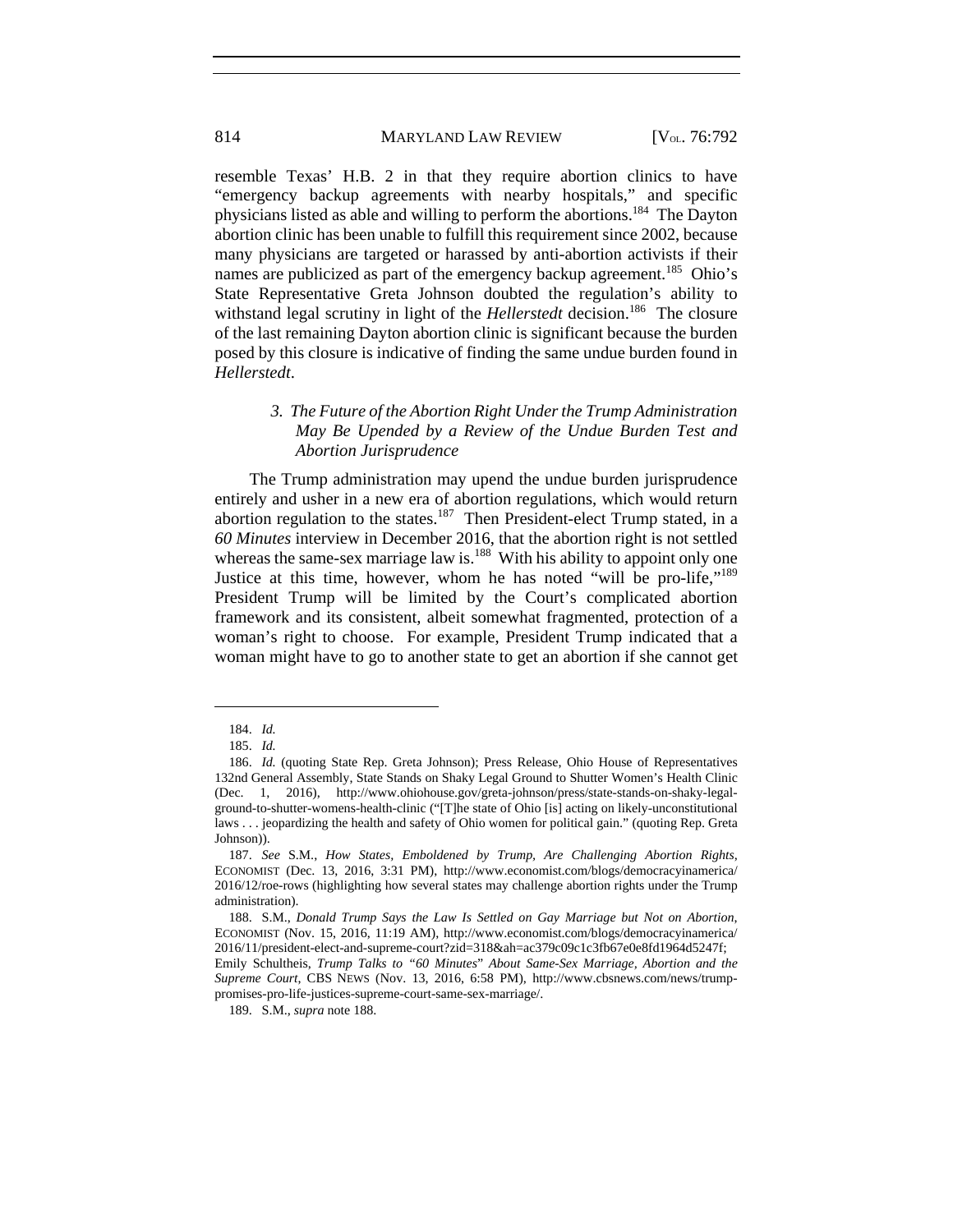one in her own state.190 With the appointment of Judge Neil Gorsuch to the Supreme Court, President Trump has tapped a Justice that is known for his conservative jurisprudence on religion, physician-assisted suicide, and the "right" to die.<sup>191</sup> For example, in Judge Gorsuch's 2006 book on physicianassisted suicide, he "outline[s] the moral, legal, and logistical challenges that emerge at the end of life."<sup>192</sup> Gorsuch's position on the Tenth Circuit in the *Hobby Lobby v. Sebelius*<sup>193</sup> case further highlights the role that religion may play in his future Supreme Court jurisprudence.<sup>194</sup>

President Trump has noted that the abortion debate "has a long, long way to go."195 *Hellerstedt's* decision shows just how long, because the Court found that women resorting to out of state abortions constituted an undue burden and were thus unconstitutional.<sup>196</sup> To get around this impediment, future appointees to the Court, including Judge Gorsuch, will likely follow Justice Alito's statistical approach<sup>197</sup> in which he looked at the small fraction of all women of reproductive age whom the regulations affect, rather than the much larger fraction of women *seeking abortion* whom the regulations affect.198 Either way, the future of the undue burden test may rely on the Justices' views on which statistics govern the analysis.

#### III. CONCLUSION

Although a woman no longer has a fundamental right to abortion, $199$ Supreme Court abortion jurisprudence has reflected a steady commitment to protecting a woman's right to choose whether to have an abortion in the early stages of pregnancy.<sup>200</sup> This choice, however, does not come without a cost

 <sup>190.</sup> *Id.* 

 <sup>191.</sup> *See* Emma Green, *Trump Picks a Bioethicist for the Supreme Court*, ATLANTIC (Feb. 1, 2017), https://www.theatlantic.com/politics/archive/2017/02/trump-bioethics-supreme-court/5152 50/ (noting Judge Gorsuch's interest in "matters of life and death").

 <sup>192.</sup> *Id.* (citing NEIL GORSUCH, THE FUTURE OF ASSISTED SUICIDE AND EUTHANASIA (2006)).

 <sup>193. 723</sup> F.3d 1114 (10th Cir. 2013); *see also* Burwell v. Hobby Lobby, 134 S. Ct. 2751 (2014) (holding that closely held for-profit companies may be exempt from a regulation imposing mandatory insurance coverage for contraceptive care based on religious objections).

 <sup>194.</sup> Green, *supra* note 191 ("His most lasting legacy from his time on the Tenth Circuit Court of Appeals is likely *Hobby Lobby vs. Sebelius*, a case about religious objections to the rules on birthcontrol coverage in the Affordable Care Act, which later became a landmark Supreme Court decision.").

 <sup>195.</sup> S.M., *supra* note 188.

 <sup>196.</sup> Whole Woman's Health v. Hellerstedt, 136 S. Ct. 2292 (2016).

 <sup>197.</sup> *Id.* at 2330 (2016) (Alito, J., dissenting).

 <sup>198.</sup> *Id.*; *see also* Neil S. Siegel, *The Distinctive Role of Justice Alito: From a Politics of Restoration to a Politics of Dissent*, 126 YALE L.J. F. 164, 166 (2016) (discussing Justice Alito's methodology and jurisprudence).

 <sup>199.</sup> *See* Planned Parenthood of Se. Pa. v. Casey, 505 U.S. 833 (1992).

 <sup>200.</sup> *See supra* Part I.B.